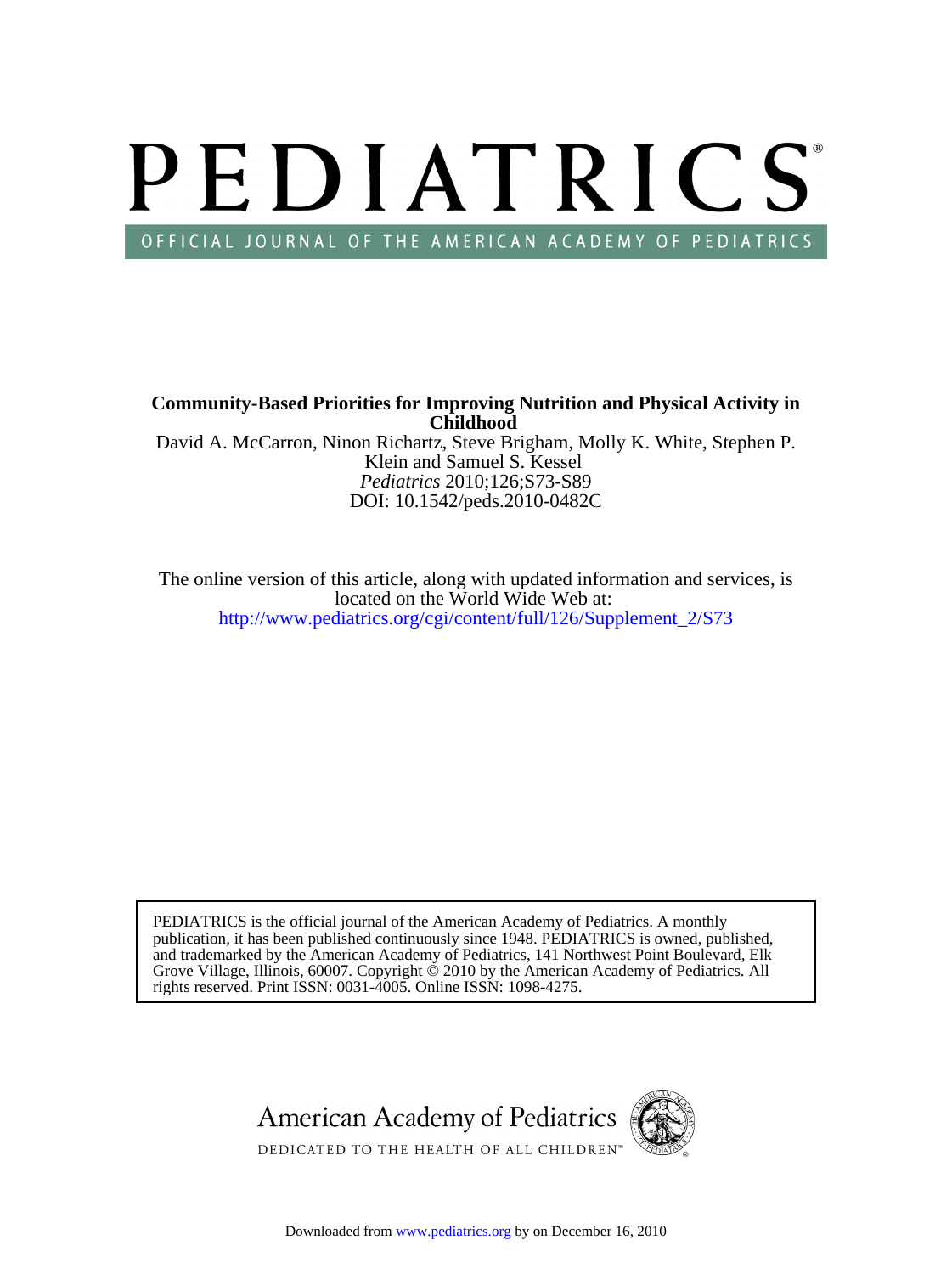## Community-Based Priorities for Improving Nutrition and Physical Activity in Childhood

**AUTHORS:** David A. McCarron, MD, FACP,a,b Ninon Richartz, MS,<sup>a</sup> Steve Brigham, MBA,<sup>c</sup> Molly K. White, MA,<sup>a</sup> Stephen P. Klein, PhD,<sup>d</sup> and Samuel S. Kessel, MD, MPH, FAAPa,e,f

*aMcCarron Group LLC, Portland, Oregon; bDepartment of Nutrition, University of California, Davis, California; c AmericaSpeaks, Washington, DC; dGansk & Associates, Santa Monica, California; <sup>e</sup> Assistant Surgeon General (Retired), US Public Health Service, Rockville, Maryland; and <sup>f</sup> School of Public Health, University of Maryland, College Park, Maryland*

#### **KEY WORDS**

childhood obesity, child health, citizen priorities, consumer participation, child nutrition, physical activity

#### **ABBREVIATION**

SAY—Shaping America's Youth

Ms Richartz's current affiliation is Institute for Healthcare Improvement, Cambridge, MA.

www.pediatrics.org/cgi/doi/10.1542/peds.2010-0482C

doi:10.1542/peds.2010-0482C

Accepted for publication Aug 9, 2010

Address correspondence to David A. McCarron, MD, FACP, McCarron Group LLC, 120 NW Ninth Ave, Suite 206, Portland, OR 97209. E-mail: dmccarron@mccarrongroup.com

PEDIATRICS (ISSN Numbers: Print, 0031-4005; Online, 1098-4275).

Copyright © 2010 by the American Academy of Pediatrics

**FINANCIAL DISCLOSURE:** *The authors have indicated they have no financial relationships relevant to this article to disclose.*

### abstract

Overweight among America's youth has prompted a large response from foundations, government, and private organizations to support programmatic interventions. The architecture for many of these programs was derived from "experts," whereas the perspective of families, and communities—those most affected and most instrumental in altering behavior—is rarely the driving force. Shaping America's Youth (SAY) was established to assess programs that target nutrition and physical activity and to promote the necessary family and community input. In a 2004 report, SAY documented how community efforts are motivated, funded, structured, and evaluated. It identified discordance between that effort and the opinions of experts. To ensure that the voices of families and communities are integrated into such local and national policies and programs, SAY initiated a unique series of 5-day-long town meetings, input from which was independently statistically analyzed. Across a range of demographics, the results indicated that participants perceive the barriers and solutions similarly. There was broad agreement that the family has primary responsibility, starting with a need to focus on improved quality and duration of family time directed at nutrition and activity. Concurrently they identified needed actions from external sources, including clear and consistent nutrition information; ready access to healthy foods; and a built environment that promotes physical activity. Rather than one-dimensional or governmental solutions, they expressed a need for community-based partnerships integrating health care, education, environment, government, and business. Although this citizen-engagement process did not identify specific actions, it defined basic steps that communities must integrate into future approaches. *Pediatrics* 2010;126:S73–S89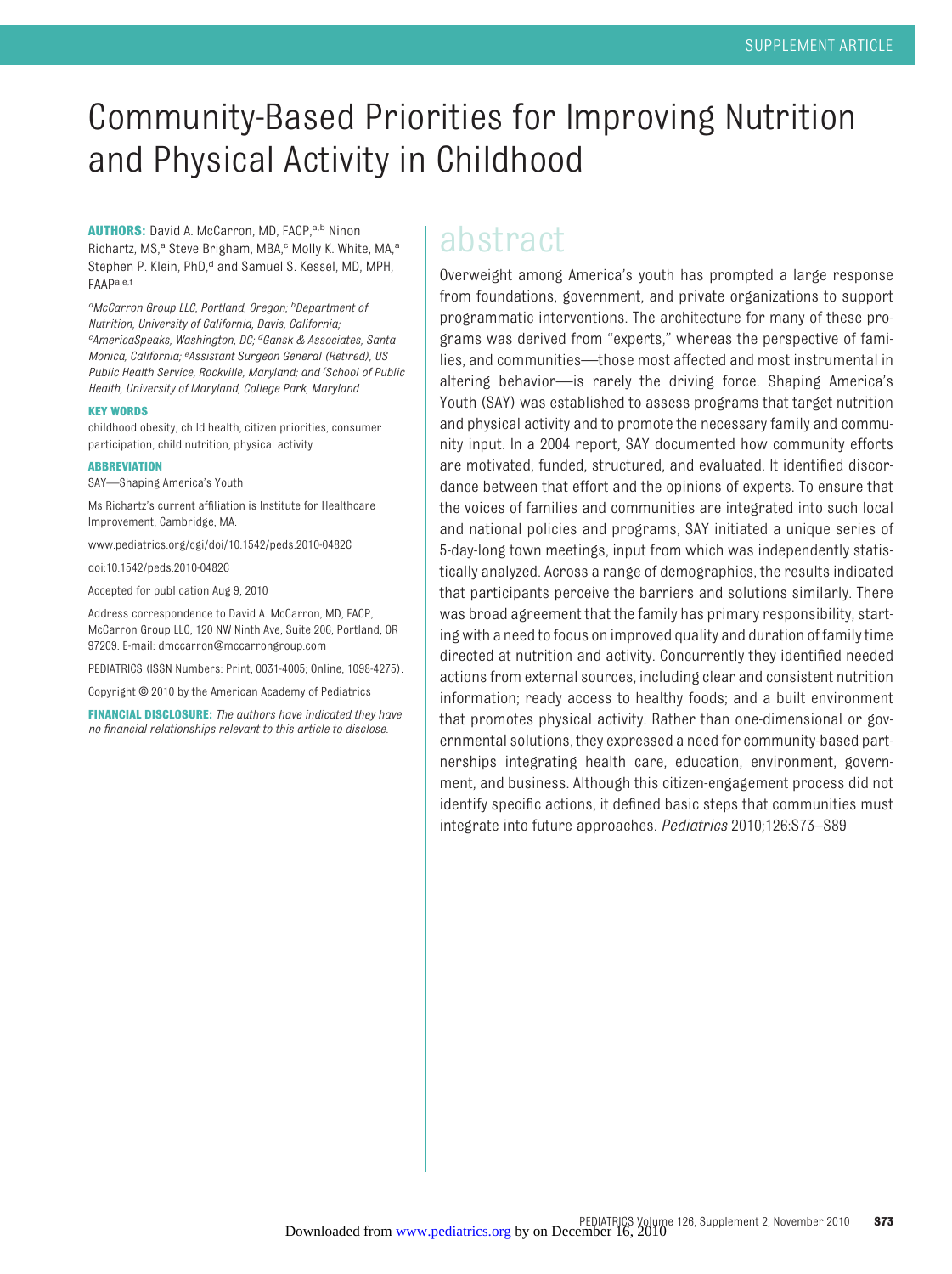Overweight in childhood has become a major focus of public health efforts in the United States. Numerous studies and reports from experts have provided extensive assessment of the scope of what is recognized as an epidemic and have produced an array of recommendations on how to improve it. However, despite societal and health professional awareness and concern, there is little evidence of progress in reversing the trend of excess weight among youth.<sup>1</sup> Although the most recent assessment by the Centers for Disease Control and Prevention reported that the prevalence of high BMI in children has remained stable for the past 10 years,<sup>2</sup> it has not decreased. The fact remains that nearly one-third of children and adolescents in this country are at  $\geq$ 85th percentile of BMI for age. In addition to the long-term consequences that excess weight in childhood imposes on the physical and mental health of the affected individuals, its impact on future health care costs, productivity, and longevity is profound and likely exceeds that of any health issue the United States has ever confronted[.3](#page-17-0)

The marked increase in the prevalence of childhood obesity over the past 3 decades has occurred in parallel with the changing social structure of our nation[.1,3](#page-17-0) The increasing number of single-parent families and parents working outside the home; changes in dietary practices including what, when, and where we eat; the electronic revolution that has lessened children's physical activities; the time and budget constraints on our teachers and schools; the wider marketing and availability of foods in general and those of low nutritional value in particular; and changes in our communities, transportation, and the built environment that limit outdoor and leisure-time pursuits have all contributed to the epidemic of childhood obesity.

As a result of concerns in both the public and private sectors regarding the increase in childhood obesity, the Shaping America's Youth (SAY) initiative was created in 2003 with input from the Office of the US Surgeon General, the American Academy of Pediatrics, and several major corporations (Appendix). SAY was established to assess ongoing efforts to reduce excess weight in young people to identify the most effective means of prevention and intervention and of their implementation. SAY's objectives emerged from the belief that, at its roots, this health crisis is a problem of social norms and behavior that have led to the development of unhealthy nutritional and physical activity habits from the earliest years of life. Members of SAY postulated that to be successful, recommendations for lifestyle changes must incorporate the input of those who are most pivotal in instituting the changes: parents, families, and community members. SAY's review of the strategies of various expert panels revealed that the voices, opinions, and perspectives of these individuals were seldom considered. We therefore charted 2 initial programmatic components: (1) a nationwide survey of community-based funding and service programs that target childhood and adolescent nutrition and/or physical activity; and (2) a national citizenengagement process based on the historical precedent of early-American town meetings and updated for the 21st century to gather a cross-section of citizen voices.

The program survey was undertaken as the first step to define America's effort at the community level (ie, a snapshot of how motivated organizations and individuals were targeting the problem of overweight youth)[.4](#page-17-0) As a natural extension of the program survey, the town-meeting process was implemented as a means to give a voice to those at the grassroots level to determine how the individuals in families and in the community perceive the barriers to and solutions for improved nutrition and physical activity for their children.

Data from the Centers for Disease Control and Prevention strongly indicate that excessive weight is a health concern evident from infancy and well established by the time most children enter school.<sup>5</sup> In contrast, evidence gathered in the SAY survey,<sup>4</sup> which ascertained comprehensive data from 1100 programs, revealed that few were targeting the preschool years or the parents and caregivers who influence early childhood development. For example, lack of family involvement was identified as the largest barrier to success for most programs, yet only 50% of the programs surveyed directly involved the family of the affected child, and  $\leq$ 10% specifically engaged families. Thus, the collective evidence available by 2005 suggested a critical disconnect between where the emphasis could do the most good and where it was actually being directed.

The SAY survey also revealed that the majority of ongoing programs lacked the funding, duration, and/or mechanisms necessary to document measurable outcomes, ensure sustainability, and promote collaborations. The limitations faced by most of the programs directed at the childhood obesity crisis are particularly concerning in light of the reported \$3 to \$5 billion that were expended on these programs in 2003– 2005, a figure that is likely to be substantially higher in the future.

To address its goal of engaging the public in reversing childhood obesity, SAY conducted town meetings in 5 locations across the United States. Participants in the meetings were drawn from each local community, and every effort was made to include a representative cross-section of the area's pop-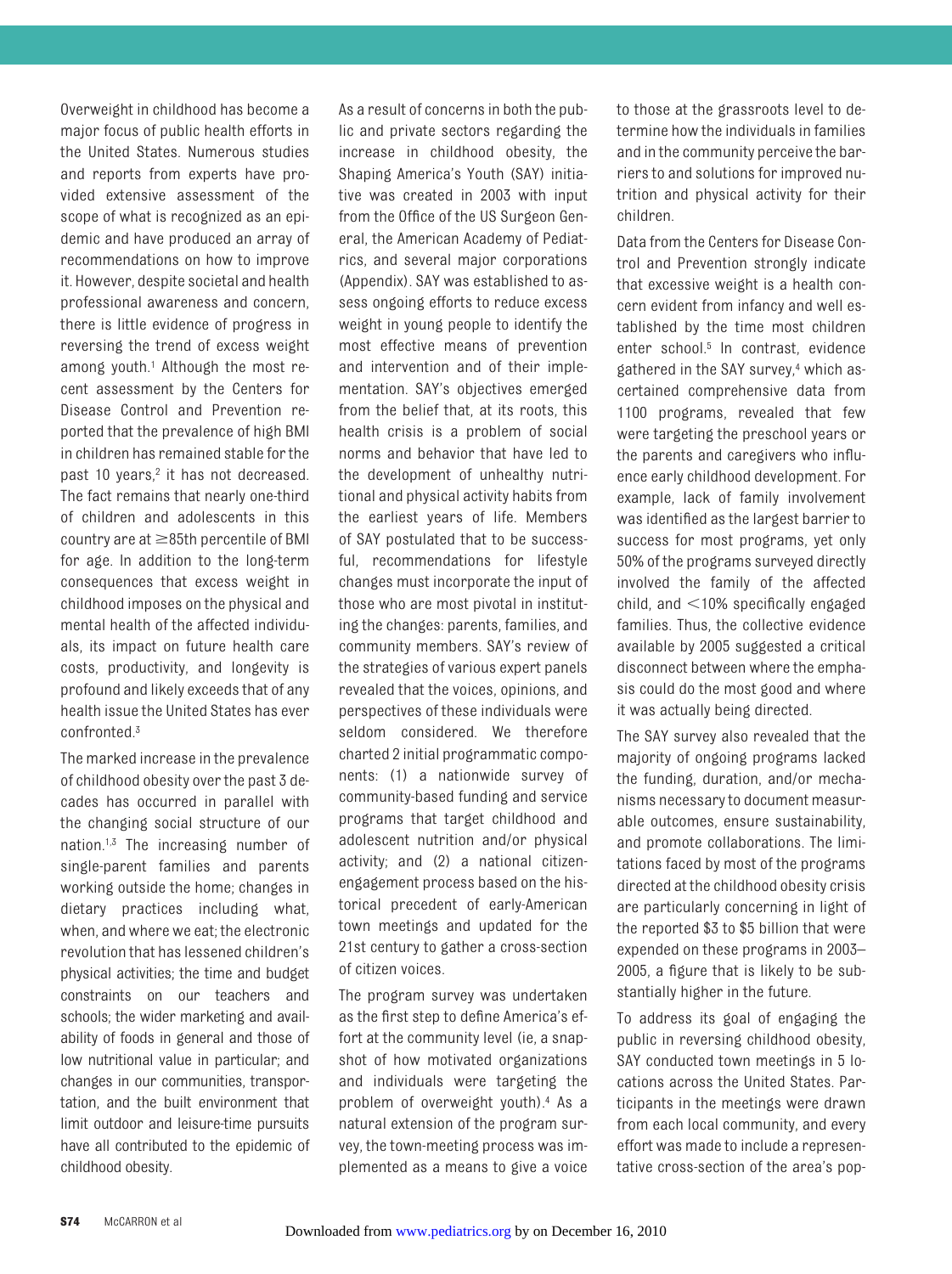ulation makeup. On the basis of the belief that families and communities have the greatest influence on and responsibility for children's development of healthy behaviors, we sought to engage these individuals in determining the barriers to better nutrition and physical activity and proposing and evaluating possible means of overcoming them. In this report we describe the findings from these town meetings. These findings add an essential element to America's discussion surrounding how we can most effectively meet this public health challenge from the viewpoint of those who are most instrumental in doing so.

#### **METHODS**

#### **Community-Perspective Data Collection Using a Town-Meeting Process**

SAY issued a nationwide request for proposals to identify an organization with experience in citizen-engagement initiatives that generate usable data for setting public policy. After reviewing 7 proposals, the organization AmericaSpeaks was selected to partner with SAY to organize and conduct the town meetings. AmericaSpeaks is a nonpartisan, nonprofit organization founded in 1995 to involve citizens in the public decision-making process by creating an opportunity for them to give their civic leaders direct, substantive feedback on key issues.

The concept of involving the general public in health care–related decisionmaking is being increasingly promoted and practiced in various forms. $6-8$  Focus groups, town meetings, group interviews, and communitybased participatory research are all formats for acquiring input from lay people on topics ranging from personal, local health care issues to national health care reform. Although the designs used in each of these formats vary widely, SAY opted to use the 21st

Century Town Meeting model developed by the internationally recognized organization AmericaSpeaks based on its 15 years of experience and proven success in other public policy arenas[.9,10](#page-17-0)

A primary goal of the town-meeting process was to ensure neutrality, fairness, and balance in all stages, including participant recruitment, meeting content and presentation, and data analysis. To this end, SAY and AmericaSpeaks committed to the following set of core objectives for the development of an effective citizen dialogue.

#### *Diverse Representation*

To ensure that the meeting outcomes represented the views of the entire community, the participants had to reflect the rich diversity of their region. In each city, a local coalition of organizations hosted the meeting and worked with SAY and AmericaSpeaks to tailor a site-specific recruitment strategy to meet demographic targets (for age, gender, race, etc).

#### *Informed Participation*

Meeting participants were provided with (1) a comprehensive 30-page "participant guide" that included descriptions of the SAY initiative and town-meeting objectives and factual, objective information about the crisis of excess weight among American youth, and (2) a 4-page "issue overview" that provided a simplified depiction of the primary issues related to childhood obesity. These documents included both national and sitespecific data (available as PDF files at [www.shapingamericasyouth.org\)](www.shapingamericasyouth.org).

#### *Facilitated Deliberation*

The town meetings were intended to ensure that every attendee played an active role in the deliberations and that every viewpoint was heard. The meeting agenda and presentation were designed to promote participation and allow all individuals to openly discuss their ideas and opinions.

#### **Town-Meeting Sites**

Five town meetings were held in 2006 and 2007 in Memphis, Tennessee; Dallas, Texas; Philadelphia, Pennsylvania; Chicago, Illinois; and the state of Iowa. Their selection was based on the presence of a regional coalition or organization committed to the issue of childhood obesity, a commitment from regional leadership to support a town meeting, demographic diversity in the area, and the ability to meet an aggressive time line. After town meetings in 4 major metropolitan areas, the state of Iowa was chosen as the fifth meeting site to gather rural input, with Des Moines serving as the host city. Requests from a substantial number of additional cities were considered; however, budget and scheduling limitations necessitated limiting the initial round of town meetings to these 5 sites.

#### **Participant Recruitment**

At each site, SAY and AmericaSpeaks worked with a local host organization and a local communications firm to develop and implement a comprehensive community-outreach campaign to promote participation in the SAY town meeting. The primary objective of the outreach efforts was to attract an audience that was demographically representative of the entire community in terms of age  $(\geq 16$  years), gender, income, education, occupation, religion, and racial and ethnic composition. US census data for each site were used to establish outreach targets for each relevant demographic characteristic. The target for desired scale was established relative to the size of the local community and local assessments of how large an audience could be expected.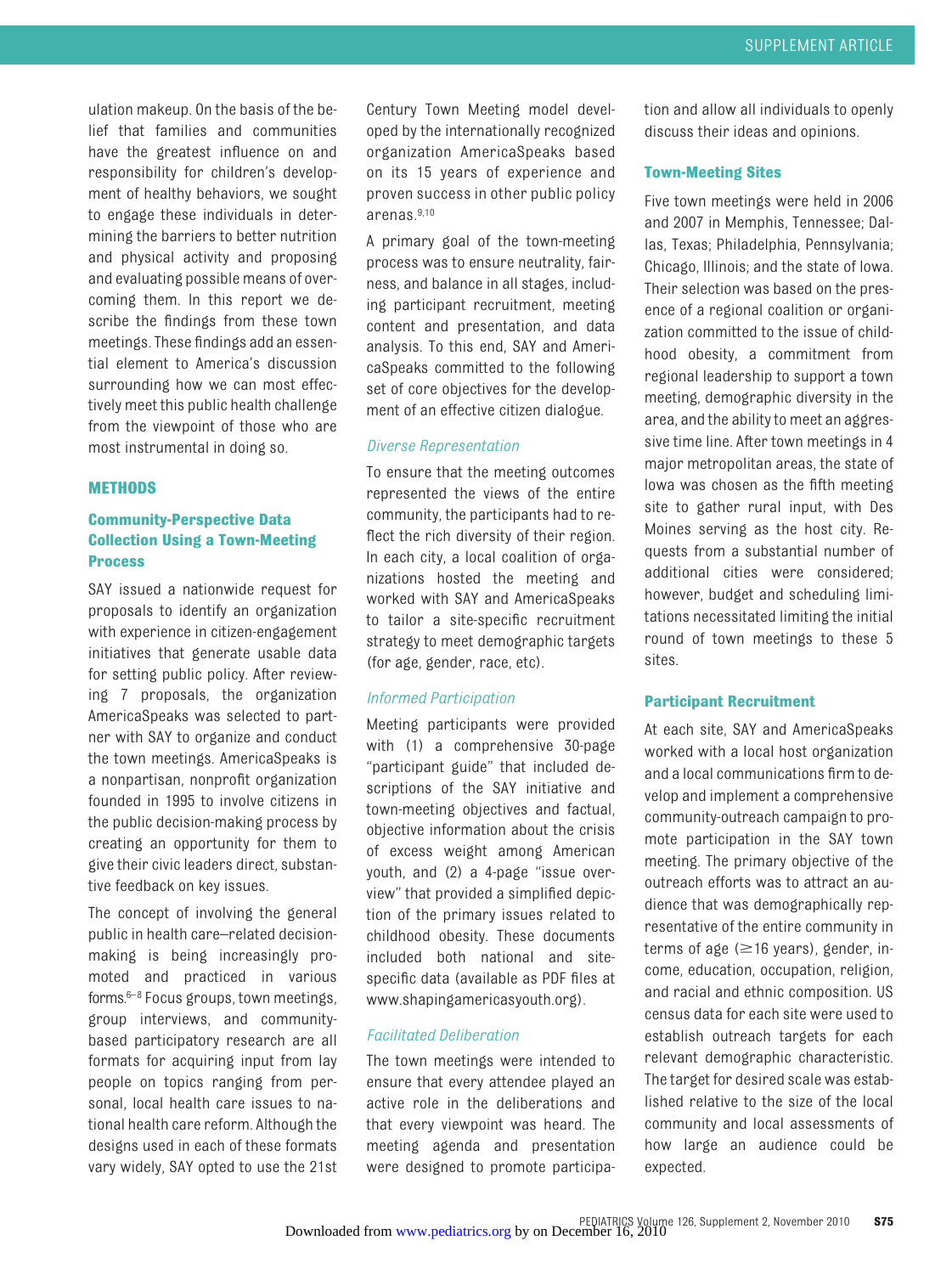#### **Outreach Strategy Development**

The initial step in each city was to convene a local host committee. Each city had at least a core coalition of organizations working to address childhood obesity. These organizations were the Healthy Memphis Common Table, the Dallas Area Coalition for the Prevention of Childhood Obesity, the Childhood Origins of Disease of Adulthood (CODA) in Philadelphia, the Consortium to Lower Obesity in Chicago Children (CLOCC), and Iowans Fit for Life. The local coalitions served as the basis to form a more inclusive steering committee and host organization for the town meetings.

The host committees were primarily responsible for providing feedback on outreach strategy and messaging, recruiting participants, and developing strategies for acquiring input on local issues. To recruit the scale and diversity of participants we were seeking, a local communications firm was engaged to drive the participant recruitment.

The most effective strategy used by the local organizations was direct, face-toface outreach at community events, conferences, health fairs, and similar gatherings. This strategy was complemented by telephone and e-mail outreach using available lists from members of the steering committees and other organizations that represent youth, parents, educators, community leaders, and service providers (Appendix). Special efforts were also made to recruit local policy-makers to participate.

Demographic information was acquired from participants at the time they registered to attend the meetings to determine if demographic diversity targets were being met and to adjust outreach strategies as needed to ensure representative participation. Weekly registration reports (increased to daily reports in the final 2 weeks before the event) and teleconferences were used to review current registrations and discuss recruitment and marketing tactics.

Local marketing of the event through both earned and paid media supported our recruitment activity. Examples of earned media include local television and radio interviews with SAY's national leaders and local steering committee members, event announcements in regional parenting magazines and newsletters, and blog posts on local news and community Web sites. Paid media included drivetime radio advertisements, announcements on public radio, and newspaper advertisements.

#### **Town-Meeting Format**

SAY and AmericaSpeaks developed a detailed agenda and day-long script that served as the template for all 5 meetings. These were used to track the themes, suggested actions, and recommendations derived from each meeting and to compare them between and across meetings. The meeting agenda provided adequate time periods for information-sharing, discussion, and feedback to achieve the desired outcomes and to ensure participants' continued engagement throughout the day (eg, exercise breaks, quizzes, raffles). The meetings concluded with a site-specific component in which the local coalition presented its own set of discussion and polling questions directly related to a local agenda, policy, or action plan. As part of the meeting process, the local coalition provided regional data for the participant guide as well as handouts and worksheets that focused on a local agenda.

For each meeting, the room was set in round tables that seated 10 participants each. A keypad polling device was provided to each participant for his or her anonymous and confidential input. A laptop computer was used at each table to instantly transmit the ideas generated at that table to a central computer. This format ensured that every idea entered into the computer became part of the permanent record for the meeting. Two moderators from AmericaSpeaks directed all 5 town meetings, which began with introductions of the guest speakers and visiting dignitaries, who varied according to meeting but collectively included state governors, city mayors, city and county council members, state and city health commissioners, and the US Surgeon General and state senators via videotape. The moderators introduced the key data and context surrounding each topic area, explained how the discussion would proceed, and reviewed recommendations after each round of questions.

A trained facilitator worked at each table to ensure that all individuals were engaged, had a meaningful opportunity to participate, and that the group remained on task. Facilitators were recruited both from local networks and from the AmericaSpeaks national network. In general, we selected people who had table-facilitation experience of at least 2 years in either his or her own professions or outside activities. All facilitators received 2 hours of training before the town meetings during which the meeting design was explained and their roles were reviewed. Facilitators were trained to stay neutral, to be inclusive, and to help the group look for synergy and common ground. Postmeeting feedback indicated that the vast majority of facilitators did either a good or excellent and well-balanced job at the tables.

After the moderators outlined a question for discussion, 10 to 30 minutes were allotted for the table discussion; collective responses from those at each table were entered into that ta-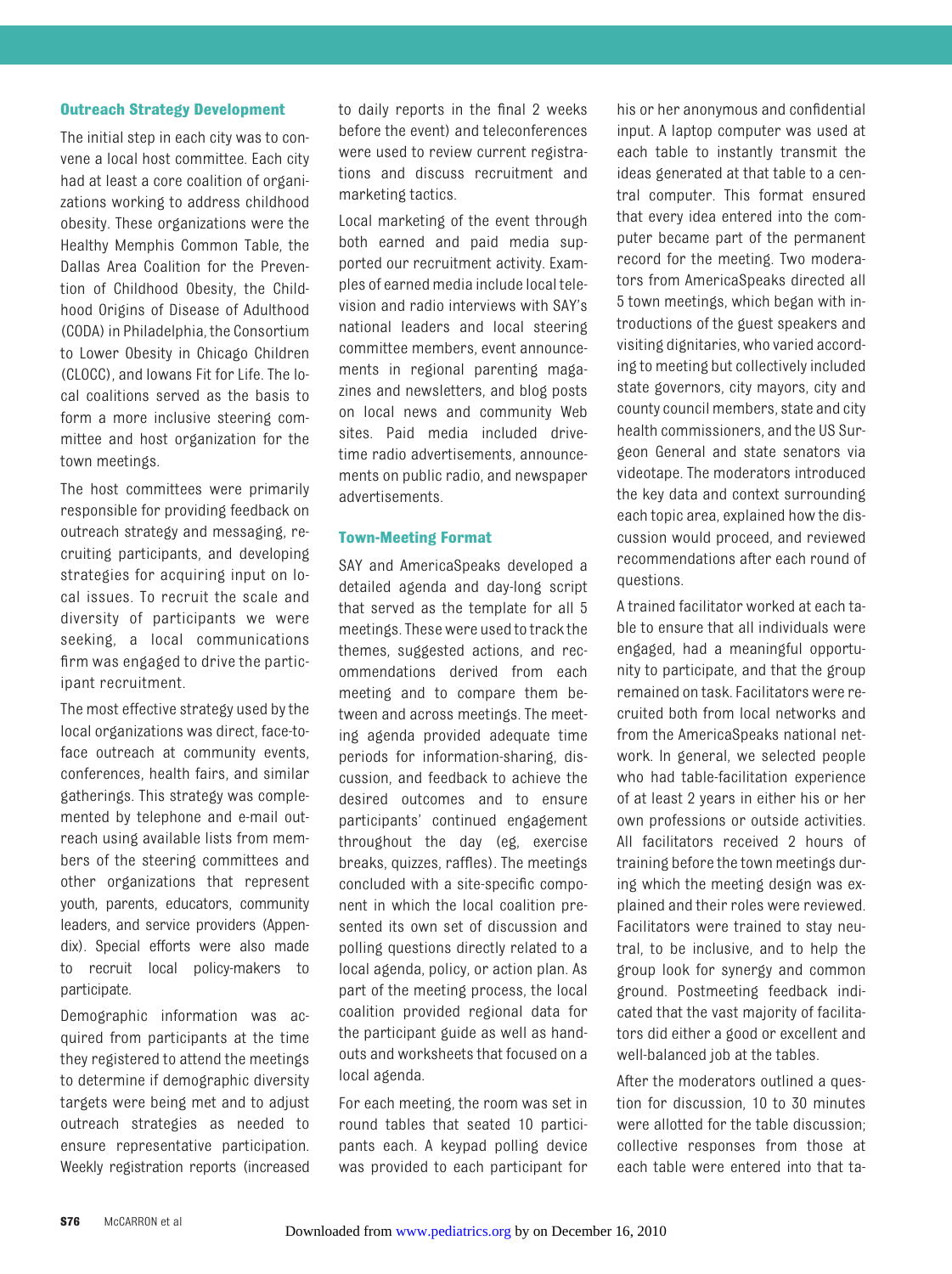ble's computer by the group's designated secretary and submitted to the central servers. Collected comments from each table were categorized into common themes by the "theme team," a group of local individuals who were selected for their backgrounds related to childhood weight, nutrition, physical activity, communications, and generation of public policy. The team reviewed the individual comments from the each of the tables, categorized each comment, and then reported the common ideas, or themes, back to the participants via jumbo video screens. After considering the categorical themes that had been identified, participants voted on their keypads for the theme they thought was most important. Polling results were reported instantly to the entire group on the video screens.

The participants' vote tally generated a prioritized list of barriers to and steps for improving childhood nutrition and physical activity within each of the family and community elements considered. Each keypad carried a unique identifier so that a participant's vote could be combined with the demographic information that he or she had entered at the beginning of the meeting. Thus, as discussed below, the demographic information identified with each keypad was combined with polling data from that keypad for statistical analysis of the data. That analysis permitted the within- and across-sites comparisons necessary to assess the broad applicability of the data.

#### **Town-Meeting Content**

At each town meeting, participants discussed the following topics sequentially.

#### *Family Actions*

What actions can families take to improve nutrition and increase activity among their children? One-third of the room focused on children prenatally and 0- to 5-year-olds, one-third focused

on 6- to 11-year-olds, and one-third focused on 12- to 19-year-olds.

#### *Barriers to Family Actions*

What barriers impede actions that families might take? These barriers were discussed according to the 3 age groups listed above.

#### *Supporting Families*

In what ways can stakeholder groups support families to positively affect children's behaviors? Stakeholders were defined as (1) educators and schools, (2) community programs and leaders, (3) members of the health care community, (4) legislators and policy-makers, and (5) corporations and the private sector. The room was divided into 5 equal sections for this discussion, with each section assigned 1 stakeholder group.

#### *Creating Partnerships*

How can local stakeholder groups collaborate on issues of youth overweight to achieve a greater impact than they can achieve individually?

#### *National Actions*

What actions can national leaders and organizations take to improve nutrition and increase activity among children? The room was divided again into the same 5 stakeholder groups as for the "supporting families" discussion.

#### *Next Steps/Local Action*

In the final stage of the meeting, participants discussed topics linked to either developing or providing feedback on a local agenda, policy framework, or action plan.

At the end of the meeting, interested participants were asked to make personal commitments as to what they would do to combat youth obesity. All participants were asked to respond to a series of questions evaluating the meeting. As they exited, each participant received a 4-page summary report that was prepared throughout the day that detailed the meeting content, participant demographics, and the predominant themes and results.

#### **Data Analysis**

From the outset, we realized that a statistical analysis of a database of the magnitude we envisioned would present an unprecedented challenge. Specifically, the analysis team was confronted with developing an appropriate statistical strategy for organizing, summarizing, and examining the data to identify relationships among the tens of thousands of bits of data this scientific process collected. The analysis had to be done in a way that distinguished between potentially important and unimportant factors and trends while preserving the uniqueness of the sites and the points of view of different groups of participants.

To meet this challenge, we relied on statistical techniques that allowed us to (1) simultaneously examine and control multiple factors, (2) distinguish between factors that were found to be empirically important or extraneous, and (3) determine if an observed relationship was stronger than what was likely to arise by chance. We also relied on commonly used statistical methods such as multiple linear regression, logistic regression, and analysis of variance to reliably identify similarities and differences among sites and groups. In addition, we recognized that results had to be presented in a way that acknowledged that each site was its own descriptive study rather than an experiment with a control group and therefore observed that relationships were not necessarily causal.

The initial data analysis was conducted after the town meetings held in the first 4 sites and before the Iowa meeting. That initial analysis used data gathered from 543 Chicago, 467 Dallas,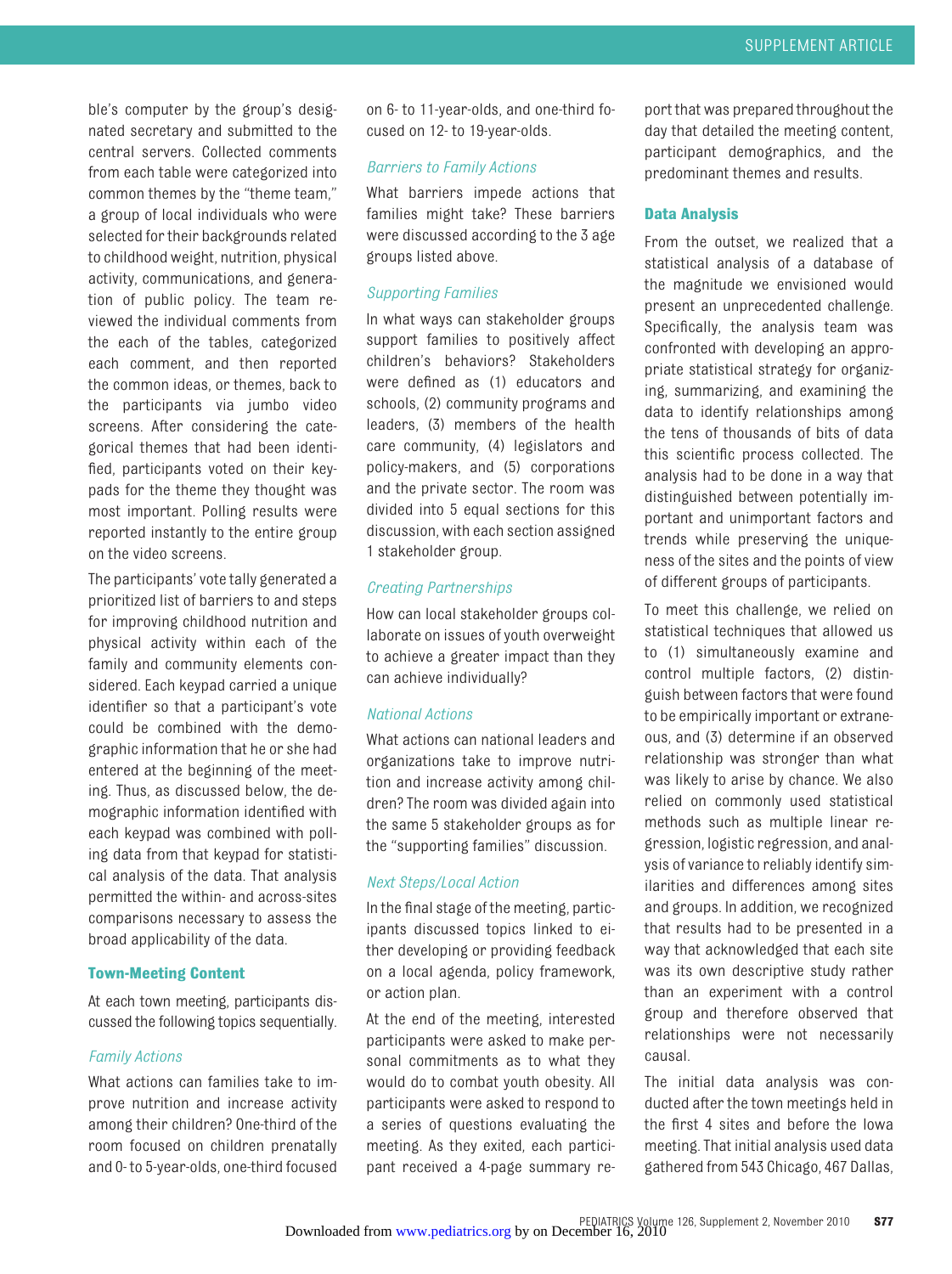880 Memphis, and 333 Philadelphia participants. These data included age, gender, family income, and racial/ethnic group. The database also indicated which strategies the participants felt would be most effective for improving nutrition and physical activity to reduce obesity in children. In addition, the data captured the language families and community entities used in their discussion or consideration of the issues surrounding childhood obesity. Two concurrent data analyses were conducted for reliability, and a deeper look at both suggested activities and ranked priorities: a quantitative data analysis of priority polling data based on categorized themes and a qualitative content analysis of raw data gathered from each tables' collective responses.

#### **Polling-Data Analysis**

An initial summary multivariate analysis of the polling data was performed for the first 4 sites. Each participant provided substantial demographic information through his or her individual handheld keypads used for voting on topic priorities. Thus, it was possible to first determine if, within each city, the priorities varied on the basis of a given population characteristic. That analysis revealed that individual demographic characteristics did not predict the results of the polling within any city.

The relevant questions, similar across sites, covered 3 areas: participant demographics; perceptions of the nature of the childhood obesity problem and motivation to improve it; and evaluations of the perceived effectiveness of a selected set of stakeholder actions for combating childhood obesity. The evaluation questions addressed the following societal groups whose potential action was targeted:

● families with children aged 0 to 5 years;

- families with children aged 6 to 11 years;
- families with children aged 12 to 19 years;
- educators;
- community leaders;
- health care professionals;
- business leaders; and
- legislators and policy-makers.

In addition to these societal elements, the evaluation questions incorporated national initiatives.

To examine whether men and women within a site tended to have the same or different preferences for the strategies on which they voted, the analysis team constructed a table with 1 row for each of the suggested activities and 1 column for each group. The cells in this table showed the percentage of the group that voted for the activity. Thus, each column summed to 100%. There was a separate table for each of the 4 sites and the targeted societal groups, because the suggested actions at 1 site were not necessarily the same as those suggested at other sites or not expressed in exactly the same way.

For the first 4 cities, the analysis required the construction of 36 tables for gender and another 36 for race, for a total of 72 data matrices. The correlation coefficient between men and women was used as a measure of the degree to which they agreed with each other regarding the likely relative effectiveness of the different strategies. Coefficient  $\alpha$  was used to obtain a comparable measure of agreement among racial groups. For both of these indices, the higher the value, the greater the consistency in the preferences of the groups being compared. Values over 0.85 indicate a high degree of agreement.

The correlation analyses were run separately according to site, because the categorized themes of suggested activities varied somewhat across sites. To address this feature of the data and allow for more in-depth analyses, SAY staff unified the suggestions from the different sites into a common set applicable to all sites. The resulting crosswalk between this staff-developed common set of suggestions and the site-specific set was used to create a database that contained each participant's first choice of the possible actions listed in the common set for a given societal group. This database also contained the participant's demographic characteristics. This exercise resulted in identifying 51 actions common to at least 2 sites, 23 of which were common to all 4 sites.

Separate multivariate logistic regression models were computed for each of the 51 actions. The outcome variable in each model was whether the action was the participant's first choice (coded 1 or 0, respectively). The independent variables were race, site, gender, age, and income level. For race, "dummy" variables were used to classify a respondent as black, white, or Hispanic. The reference group was "all others" (most of whom did not indicate their race). Chicago was the referencegroup site for all the models except when the action was not an option identified in the Chicago data set.

The size and algebraic sign of the coefficients in these models indicate the degree to which a participant's race, gender, age, income level, or site were related to whether participants did or did not prefer a given action. A statistically significant coefficient indicates that the groups differed more in their preferences than was likely to arise by chance alone. Because of missing-data problems, noted below, only 45 of the 51 models could be estimated.

After completion of the Des Moines meeting, the corresponding Iowaspecific data set was then merged with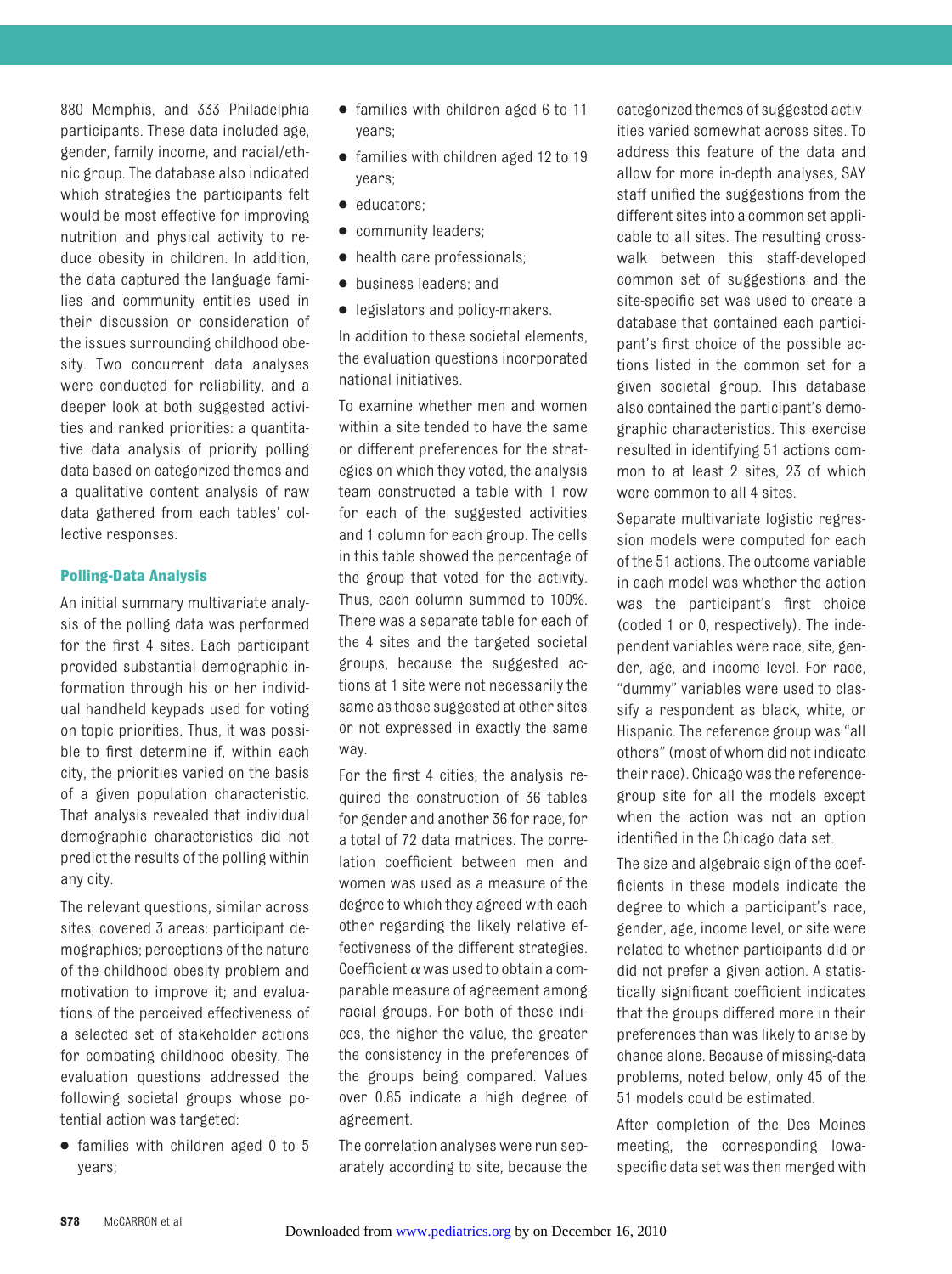that of the first 4 sites. Rather than repeating the polling analysis, which had already statistically established the relative uniformity across numerous demographic variables in the first 4 sites, the analysis used the content analysis of all 5 sites to determine if the state of Iowa differed in its priorities from Memphis, Dallas, Philadelphia, and Chicago.

#### **Content Analysis**

The multivariate analysis revealed that the barriers identified and the solutions proposed from 4 distinct venues were generalizable to the US population, a finding that supported the pooling of the  $\geq$  14 000 inputs entered from table discussions at the 5 sites in response to the comparable questions posed at each venue. The pooling of responses allowed for a formal content analysis of all the comments that were provided.

In analyzing and summarizing participants' responses, the analytical team first reviewed the responses and the summary themes for each question to develop an initial framework for coding the individual responses included in each of the meeting transcripts. Using this initial coding scheme, the team reviewed each response recorded in the meeting transcripts to assign it to the appropriate category. This process generally identified other common categories of responses, which then were incorporated into the scheme to continue the coding process. In the course of coding the responses to individual questions, a minority of responses were either not decipherable or did not seem to be related to the question that had been posed. In some instances a single response incorporated more than 1 idea and, therefore, could be coded into more than 1 category. In these cases, multiple codes were assigned to the same response. In summarizing the data, the analytical

team calculated the total number of responses in each category divided by the total number of responses recorded to that question to define the percentage of responses in each category. This process allowed us to calculate the rank order of the responses fitting a defined category for a response to each question posed at each site.

#### **RESULTS**

The magnitude of this data set is such that only selected tables are included in this publication. The analysis of the full data set, tables generated, and all 14 000 + primary responses from each meeting table are available online at [www.shapingamericasyouth.org.](www.shapingamericasyouth.org)

#### **Participants**

Demographic characteristics and community roles of the participants at each site are shown in Tables 1 and 2. Although there was substantial variability for selected characteristics between sites, we were able to account for them by using an analytical approach. The demographics of the participants adequately reflected several of the known variables associated with excess weight in children. In general, the participants in each city were reasonably representative of the metropolitan area; for each case in which there was overrepresentation of a demographic group, it tended to favor factors associated with an increased risk for excess weight. Thus, the participants represented a good crosssection of that portion of the US population for whom solving this health crisis is particularly important. As noted in Table 2, there was significant representation from adolescents and young adults, aged 15 to 21, for whom the challenge of weight control has even greater immediacy. Their input was particularly valuable in considering the effectiveness of current schoolbased initiatives. Many of the participants identified with more than 1 role in the community; thus, the total percentages exceed 100.

#### **Polling Data**

[Table 3](#page-8-0) depicts the gender and race coefficients that were generated by the multivariate analysis of the polling data. Notable are the unusually high coefficients among the different gender and racial groups in all 9 targeted societal groups at each site. The major exception to this trend was at Philadelphia, where there were noticeable

**TABLE 1** Demographic Characteristics According to Meeting Site

|                             | Memphis, % | Dallas, % | Philadelphia, % | Chicago, % | lowa, % |
|-----------------------------|------------|-----------|-----------------|------------|---------|
| $<$ 35 y old                | 46         | 38        | 53              | 55         | 35      |
| Less than \$50 000/y income | 25         | 47        | 43              | 42         | 29      |
| Male                        | 28         | 22        | 35              | 28         | 27      |
| White                       | 31         | 48        | 25              | 13         | 86      |
| Black                       | 57         | 27        | 60              | 54         |         |
| Hispanic                    | 4          | 37        |                 | 29         |         |

|  | <b>TABLE 2</b> Participants' Community Roles |  |  |
|--|----------------------------------------------|--|--|
|--|----------------------------------------------|--|--|

|                                   | Memphis, % | Dallas, % | Philadelphia, % | Chicago, % | lowa, % |
|-----------------------------------|------------|-----------|-----------------|------------|---------|
| Youth $(15-21)$                   | 33         | 21        | 26              | 35         |         |
| Parent/guardian                   | 43         | 53        | 21              | 19         | 29      |
| Educator                          | 30         | 26        | 15              | 15         | 21      |
| Community leader/service provider | 29         | 22        | 20              | 15         | 20      |
| Business leader/private sector    | 16         | 18        |                 | 5          | 9       |
| Health care provider              | 22         | 25        | 11              |            | 14      |
| Legislator/policy-maker           | 3          |           |                 |            |         |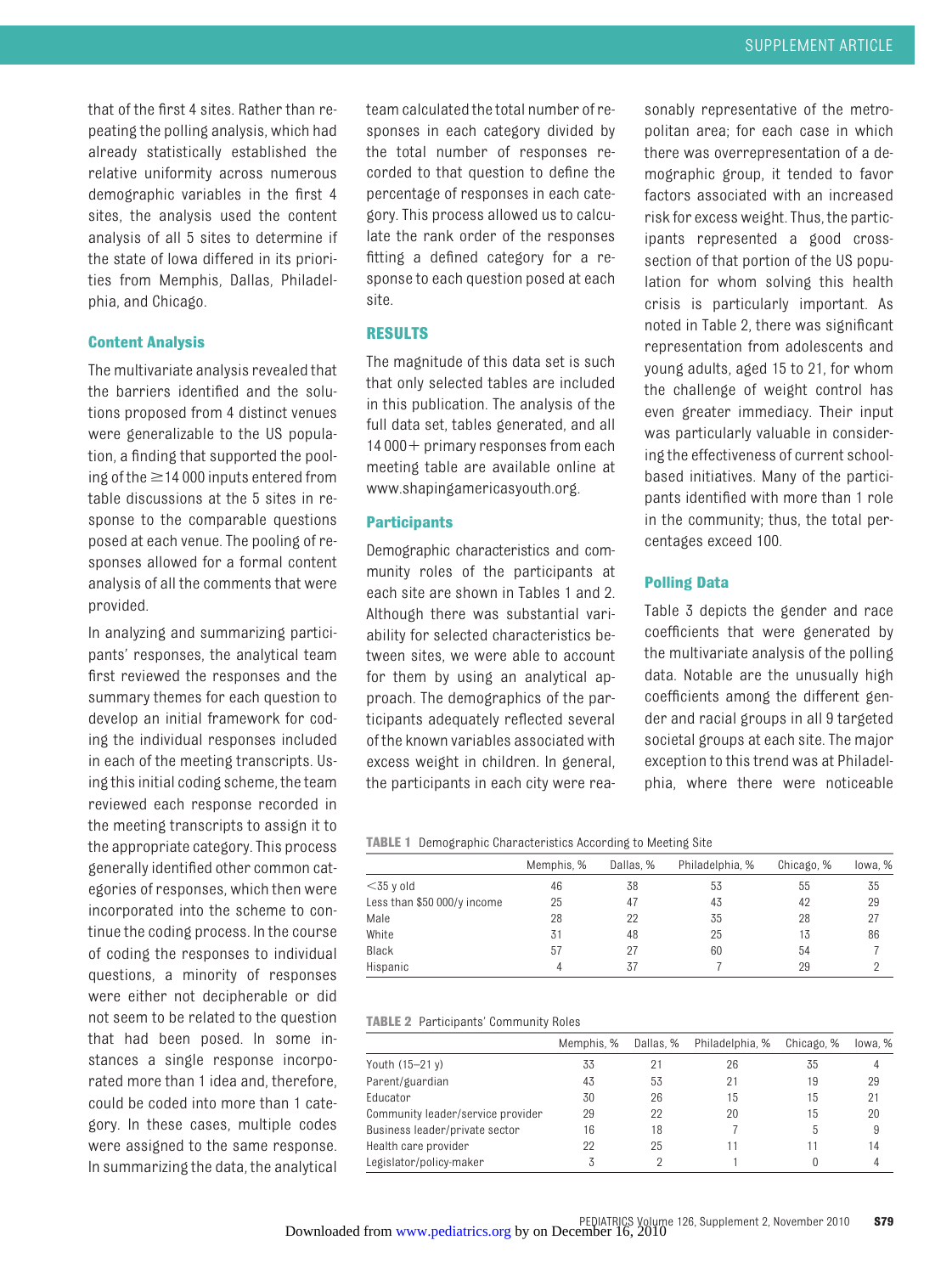<span id="page-8-0"></span>

|                                     | Memphis | Dallas | Philadelphia | Chicago | Average |
|-------------------------------------|---------|--------|--------------|---------|---------|
| Race                                |         |        |              |         |         |
| Family actions                      |         |        |              |         |         |
| $0 - 5$ $v$                         | 0.80    | 0.64   | 0.87         | 0.94    | 0.81    |
| $6 - 11y$                           | 0.85    | 0.95   | 0.99         | 0.79    | 0.89    |
| $12 - 19$ y                         | 0.94    | 0.94   | 0.66         | 0.92    | 0.86    |
| Stakeholder actions                 |         |        |              |         |         |
| Educators/schools                   | 0.96    | 0.96   | 0.59         | 0.92    | 0.86    |
| Community leaders/service providers | 0.93    | 0.96   | 0.68         |         | 0.83    |
| Health care community               | 0.72    | 0.95   | 0.86         | 0.96    | 0.87    |
| Business/private sector             | 0.88    | 0.98   | 0.70         | 0.86    | 0.86    |
| Legislators/policy-makers           | 0.93    | 0.99   | 0.59         | 0.91    | 0.86    |
| National actions                    | 0.95    | 0.97   | 0.50         | 0.98    | 0.85    |
| Average                             | 0.88    | 0.93   | 0.72         | 0.89    | 0.86    |
| Gender                              |         |        |              |         |         |
| Family actions                      |         |        |              |         |         |
| $0 - 5$ $V$                         | 0.85    | 0.86   | 0.81         | 0.88    | 0.85    |
| $6 - 11y$                           | 0.89    | 0.91   | 0.81         | 0.57    | 0.80    |
| $12 - 19$ y                         | 0.89    | 0.43   | $-0.22$      | 0.82    | 0.48    |
| Stakeholder actions                 |         |        |              |         |         |
| Educators/schools                   | 0.93    | 0.78   | 0.32         | 0.57    | 0.65    |
| Community leaders/service providers | 0.73    | 0.92   | 0.13         | 0.64    | 0.60    |
| Health care community               | 0.97    | 0.85   | 0.89         | 0.97    | 0.92    |
| Business/private sector             | 0.88    | 0.98   | 0.83         | 0.76    | 0.86    |
| Legislators/policy-makers           | 0.98    | 0.97   | 0.68         | 0.98    | 0.90    |
| National actions                    | 0.94    | 0.97   | 0.31         | 0.96    | 0.79    |
| Average                             | 0.90    | 0.85   | 0.51         | 0.79    | 0.76    |

disagreements (much lower coefficients), especially among gender groups in several polls that targeted specific societal groups.

[Table 4](#page-9-0) shows the coefficients in the 45 models that could be estimated. For example, the first row of this table indicates that after holding the other variables in the model constant, Memphis participants were more likely than Chicago participants to select "Mothers should eat healthy and be physically active during pregnancy" as their top choice for families with 0- to 5-year-old children, whereas white participants (regardless of site) were statistically significantly less likely to select this option relative to the reference group of participants (ie, those who did not identify themselves as white, black, or Hispanic).

Slightly fewer than 50 of the nearly 400 coefficients in Table 3 were statistically significant, but  $\sim$  20 would be significant by chance alone. Thus, taken as a whole, the participants' background characteristics were generally not systematically related to their preferred actions. However, a disproportionately large number of the significant coefficients were related to site differences, whereas there was only 1 significant coefficient in the gender column and none in the income column. Viewed collectively, these findings indicate that location was generally more closely related to the participants' preferred actions than was their race, gender, or income.

The Iowa site was added to the project in 2007. Some of the scripted queries at this site differed slightly from those used at the other sites. Although identical scripts were used at all sites regarding barriers and solutions for family action, Iowa participants addressed a new series of questions, "stakeholder actions in support of families," that were identified in the analysis of the initial 4 sites. Under each general stakeholder action, participants were provided 3 to 4 specific, theoretical examples of an action that a stakeholder might take. Participants evaluated the examples or proposed alternative actions they deemed more likely to be effective in supporting the family unit. This modification in the day-long script for Iowa was substituted for the open-ended discussion of stakeholder actions used in the earlier town meetings. The discussion regarding "creating partnerships" was eliminated from the Iowa meeting to provide additional time for discussion of specific actions by stakeholder groups.

This adjustment in the second half of the Iowa town-meeting format and script was made to assess whether it was feasible to engage the participants over a more specific or detailed list of theoretical actions by stakeholders. This was done in anticipation of such a line of engagement being used in a new round of town meetings. Specifically, the putative second round of national town meetings would target the identification of specific action steps for the families and their communities to take that would be deemed responsive to the general action concepts identified in SAY's initial round of national town meetings. When the Des Moines script was identical to that of the other 4 sites, the data generated were incorporated in the overall analysis of "family actions and national actions."

#### **Content Analysis**

[Table 5](#page-11-0) summarizes the data regarding the number of suggestions per site about "barriers to family action" as they relate to nutrition and physical activity. In this table and [Tables 6](#page-12-0) through [9,](#page-15-0) "*n*" indicates the number of suggestions that were made at each site in response to each of the open-ended questions posed to the participants. In each cell of [Table 5](#page-11-0) the percentage of those suggestions that relate to the 4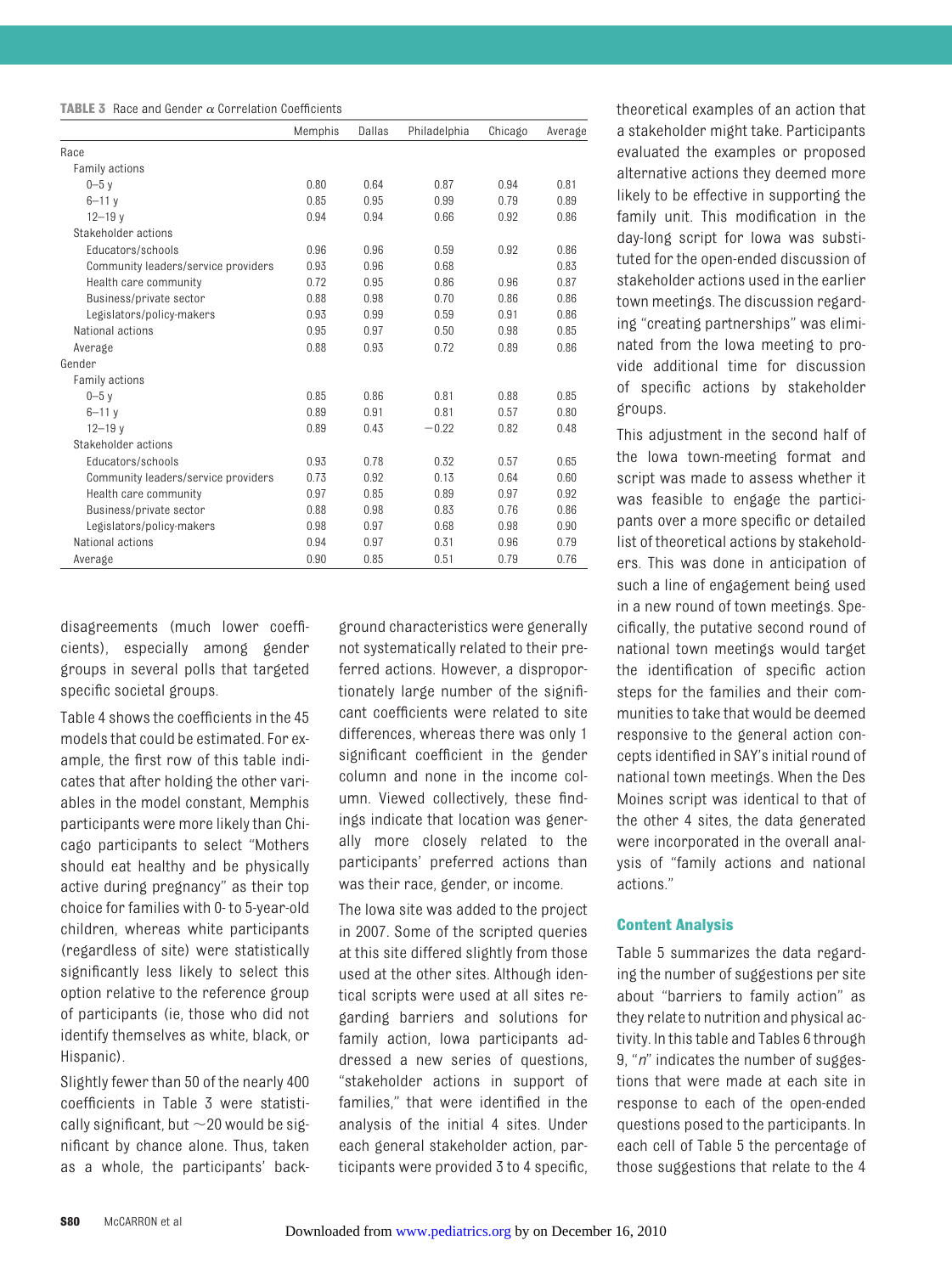<span id="page-9-0"></span>**TABLE 4** Correlation Coefficients for the 45 Barriers to Improvement Based on Participant Responses

| Action<br>White<br>Black<br>Hispanic<br>Male<br>Income<br>Age                                                                                                                                                                           | Dallas                          | Memphis               | Philadelphia         |
|-----------------------------------------------------------------------------------------------------------------------------------------------------------------------------------------------------------------------------------------|---------------------------------|-----------------------|----------------------|
| Support for families with children aged 0-5 y                                                                                                                                                                                           |                                 |                       |                      |
| Mothers should eat healthy and be physically<br>$-0.510$<br>$-1.480$ <sup>a</sup><br>$-0.610$<br>$-0.060$<br>0.130<br>$-0.060$                                                                                                          | 0.190                           | 1.160a                |                      |
| active during pregnancy<br>$-0.270$<br>0.190<br>Encourage breastfeeding<br>$-0.010$<br>$-0.490$<br>$-0.010$<br>0.100                                                                                                                    | $-0.830$                        | 0.000                 |                      |
| $-0.780a$<br>$-0.510$<br>$-0.030$<br>Limit television time and video games in the<br>$-0.190$<br>$-0.090$<br>0.010                                                                                                                      | 0.150                           | 0.500                 | 0.130                |
| home                                                                                                                                                                                                                                    |                                 |                       |                      |
| Make healthy home-cooked meals and keep<br>0.010<br>0.540<br>0.300<br>0.610<br>$-0.010$<br>0.030                                                                                                                                        | $-0.980$                        | $-1.060$              |                      |
| healthy foods around the house                                                                                                                                                                                                          |                                 |                       |                      |
| Parents should lead by example<br>2.160 <sup>a</sup><br>2.730a<br>2.520 <sup>a</sup><br>0.210<br>$-0.070$<br>0.120                                                                                                                      |                                 |                       | 0.430                |
| 0.160<br>$-0.430$<br>0.540<br>0.100<br>$-0.120$<br>Spend more time playing with your kids (eg,<br>0.100                                                                                                                                 |                                 |                       | 0.020                |
| dancing, playing sports)                                                                                                                                                                                                                |                                 |                       |                      |
| Exercise with your children outdoors<br>$-0.200$<br>$-0.110$<br>$-0.180$<br>0.250<br>$-0.020$<br>$-0.220$ <sup>a</sup>                                                                                                                  | $-1.270$ <sup>a</sup>           |                       | $-0.780a$            |
| Support for families with children aged 6-11 y                                                                                                                                                                                          |                                 |                       |                      |
| $-0.520$<br>0.200<br>0.040<br>Parents should lead by example<br>$-0.330$<br>0.350<br>$-0.080$<br>0.030<br>0.170<br>$-0.050$<br>0.210<br>Cook and eat homemade meals together as a<br>0.010<br>0.300                                     | 0.720a<br>$-1.150$ <sup>a</sup> | $-0.080$<br>0.070     | 2.160                |
| family                                                                                                                                                                                                                                  |                                 |                       |                      |
| 0.320<br>Families can participate in physical activities<br>0.460<br>0.830a<br>$-0.400$<br>0.050<br>$-0.060$                                                                                                                            | $-1.810^a$                      | $-0.560a$             | 1.270                |
| together                                                                                                                                                                                                                                |                                 |                       |                      |
| Provide healthy snacks and food in the home<br>0.370<br>$-0.150$<br>$-0.040$<br>$-0.170$<br>0.160<br>0.020                                                                                                                              | $-0.340$                        | $-1.330$              | $-2.110^a$           |
| $-0.520$<br>$-0.390$<br>0.030<br>0.140a<br>Educate parents and children about healthy<br>0.150<br>$-0.040$                                                                                                                              | 13.650                          | 13.160                | 0.000                |
| eating                                                                                                                                                                                                                                  |                                 |                       |                      |
| Support for families with children aged 12-19 y                                                                                                                                                                                         |                                 |                       |                      |
| 0.210<br>Parents should lead by example<br>0.150<br>0.040<br>$-0.180$<br>$-0.010$<br>0.110                                                                                                                                              | $-0.070$                        |                       | $-0.250$             |
| 0.290<br>0.010<br>Cook and eat homemade meals together as a<br>$-0.330$<br>0.100<br>$-0.490$<br>0.100                                                                                                                                   | $-0.930a$                       | $-0.970a$             | $-0.180$             |
| family                                                                                                                                                                                                                                  |                                 |                       |                      |
| Provide healthy snacks and food in the home<br>0.130<br>0.360<br>0.090<br>$-0.160$<br>$-0.060$<br>0.020<br>$-0.520$<br>0.210<br>0.030<br>$-0.130$ <sup>a</sup><br>Families can plan and participate in physical<br>$-0.420$<br>$-0.160$ | 0.780a<br>0.220                 | 0.470a<br>0.140       | $-0.020$<br>$-0.400$ |
| activities together                                                                                                                                                                                                                     |                                 |                       |                      |
| 0.090<br>$-0.050$<br>0.250<br>Educate parents and families about healthy<br>0.010<br>0.140<br>$-0.100$                                                                                                                                  |                                 | 0.600a                | $-0.700$             |
| eating and nutrition                                                                                                                                                                                                                    |                                 |                       |                      |
| Parents should advocate physical education in<br>0.520<br>0.590<br>$-0.190$<br>0.150<br>0.040<br>0.000                                                                                                                                  |                                 |                       | $-0.220$             |
| schools                                                                                                                                                                                                                                 |                                 |                       |                      |
| Educators                                                                                                                                                                                                                               |                                 |                       |                      |
| Involve parents in school physical education and<br>$-1.180a$<br>$-1.020a$<br>$-0.910a$<br>$-0.030$<br>$-0.720$<br>0.250a                                                                                                               | 0.840a                          |                       |                      |
| nutrition program planning                                                                                                                                                                                                              |                                 |                       |                      |
| Schools should provide healthier food and<br>$-0.010$<br>0.420<br>0.370<br>0.250<br>0.020<br>$-0.080$                                                                                                                                   | $-0.130$                        | $-0.270$              | 0.960a               |
| beverage options in cafeterias<br>Increase activity and nutrition at school,<br>0.230<br>0.460<br>0.000<br>0.000<br>0.020<br>$-0.060$                                                                                                   | 0.230                           | 0.130                 | 1.130                |
| increase physical education                                                                                                                                                                                                             |                                 |                       |                      |
| 0.370<br>0.490<br>0.060<br>Increase nutrition education for students,<br>0.730<br>$-0.200$<br>0.040                                                                                                                                     | $-0.540$                        | $-0.210$              | $-0.830a$            |
| faculty, parents                                                                                                                                                                                                                        |                                 |                       |                      |
| <b>Community leaders</b>                                                                                                                                                                                                                |                                 |                       |                      |
| Community organizations should provide classes<br>0.300<br>0.110<br>0.670<br>$-0.360$<br>$-0.030$<br>0.010                                                                                                                              | $-1.370a$                       | 0.870a                | 1.110a               |
| $-0.800$<br>$-0.300$<br>$-0.590$<br>$-0.060$<br>$-0.010$<br>$-0.090$<br>Encourage media to offer public service                                                                                                                         |                                 | $-0.610^{\rm a}$      |                      |
| announcements about nutrition                                                                                                                                                                                                           |                                 |                       |                      |
| Provide financial support for nutrition education<br>$-0.120$<br>$-0.070$<br>$-0.070$<br>$-0.340$<br>$-0.010$<br>0.110                                                                                                                  |                                 | $-0.930$              |                      |
| and physical activities                                                                                                                                                                                                                 |                                 |                       |                      |
| Make farmers' markets accessible to<br>$-0.160$<br>$-0.430$<br>$-0.770$<br>0.700<br>$-0.360$<br>$-0.130$                                                                                                                                |                                 |                       | 1.580a               |
| communities<br>Add security in neighborhoods to allow for<br>0.510<br>0.080<br>0.140<br>$-0.020$<br>$-0.080$<br>$-0.170$                                                                                                                |                                 |                       | $-0.380$             |
| physical activity                                                                                                                                                                                                                       |                                 |                       |                      |
| Create parks and beautify neighborhoods to<br>$-0.010$<br>$-0.580$<br>$-0.020$<br>0.150<br>0.350<br>0.190                                                                                                                               | 19.040                          | 0.940a                | 0.970a               |
| encourage exercise                                                                                                                                                                                                                      |                                 |                       |                      |
| Encourage schools to serve healthier foods,<br>$-0.050$<br>$-0.380$<br>$-0.760$<br>0.620<br>0.060<br>$-0.050$                                                                                                                           |                                 |                       | $-0.510$             |
| emphasize health and nutrition                                                                                                                                                                                                          |                                 |                       |                      |
| Health care sector                                                                                                                                                                                                                      |                                 |                       |                      |
| Produce materials about nutrition and physical<br>0.070<br>0.230<br>0.170<br>$-0.090$<br>$-0.040$<br>$0.140^{\rm a}$                                                                                                                    | $-1.310$                        | 0.730a                |                      |
| activity                                                                                                                                                                                                                                |                                 |                       |                      |
| 0.190<br>0.300<br>0.460<br>0.140<br>0.050<br>0.050<br>Insurance companies should play an active role                                                                                                                                    | 0.260                           | $-0.700a$             | 0.850a               |
| Doctors provide prescriptions and referrals for<br>$-1.020a$<br>$-0.230$<br>0.010<br>$-0.230$ <sup>a</sup><br>$-0.390$<br>$-0.760$                                                                                                      |                                 | $-0.020$              |                      |
| physical activity and nutrition<br>Professionals reach through educational events<br>$-0.020$<br>$-0.440$<br>$-1.220a$<br>$-0.120$<br>$-0.100$<br>0.170a                                                                                |                                 | $-0.940$ <sup>a</sup> | 0.570                |
|                                                                                                                                                                                                                                         |                                 |                       |                      |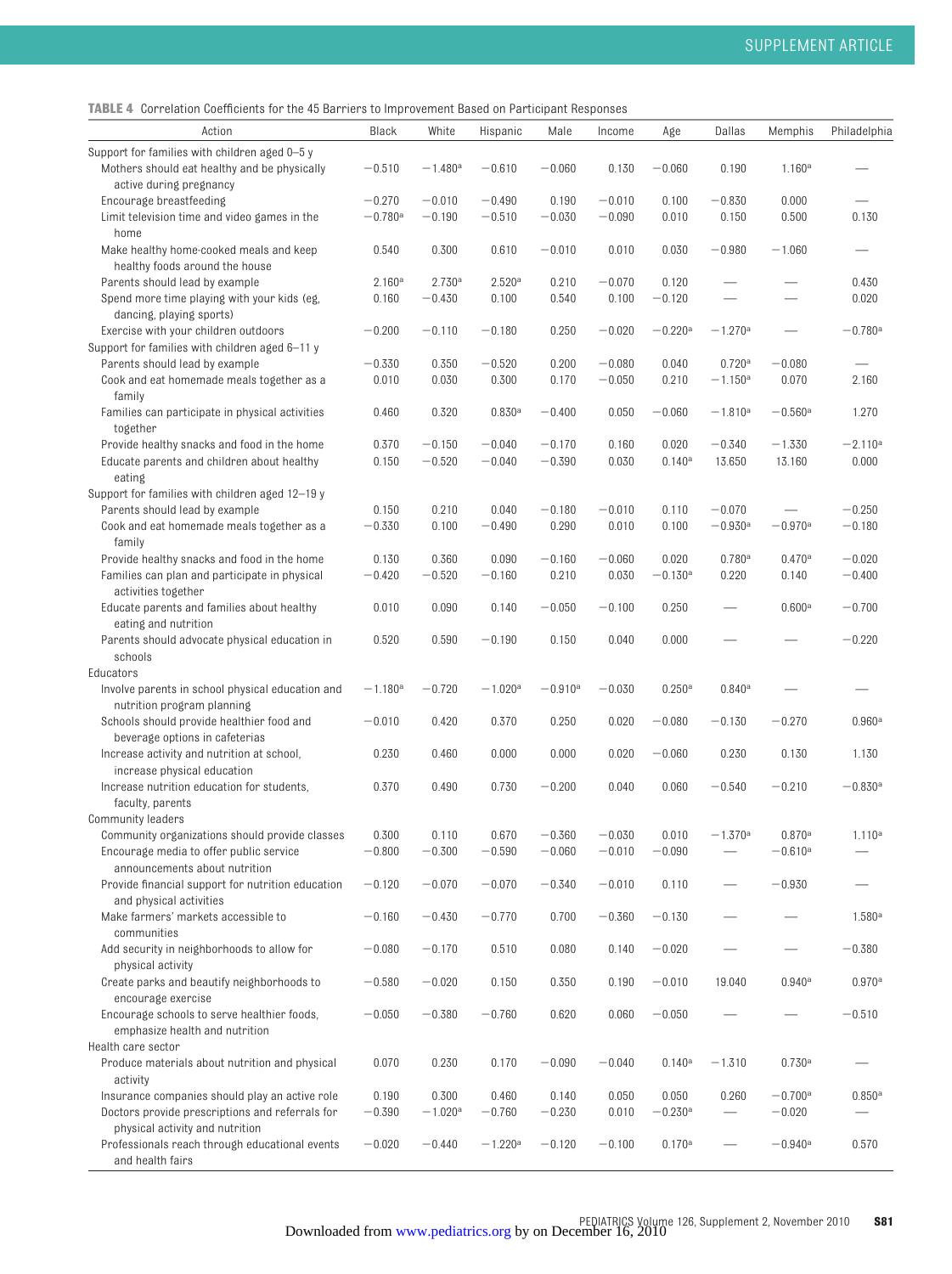#### **TABLE 4** Continued

| Action                                                                                                                             | Black    | White    | Hispanic | Male     | Income   | Age      | Dallas            | Memphis  | Philadelphia |
|------------------------------------------------------------------------------------------------------------------------------------|----------|----------|----------|----------|----------|----------|-------------------|----------|--------------|
| <b>Businesses</b>                                                                                                                  |          |          |          |          |          |          |                   |          |              |
| Provide preventive benefits for employees                                                                                          | 0.300    | 0.510    | 0.050    | 0.020    | $-0.010$ | 0.050    | $-0.930$          | 1.050    | $-0.710$     |
| through policies, incentives                                                                                                       |          |          |          |          |          |          |                   |          |              |
| Sponsor, support, or donate to community<br>health programs and events                                                             | $-0.360$ | $-0.400$ | $-0.240$ | $-0.100$ | $-0.090$ | $-0.010$ | 1.160             | $-0.770$ | 0.610        |
| Offer and promote healthy food options on<br>television and at restaurants                                                         | 0.440    | 0.480    | 0.570    | 0.430    | 0.030    | 0.010    | $-1.460$          |          |              |
| Be responsible when advertising to children<br>(limited yet truthful advertisements)                                               | 0.910    | 0.740    | 0.410    | $-0.390$ | 0.080    | 0.120    |                   | $-1.110$ |              |
| Legislators                                                                                                                        |          |          |          |          |          |          |                   |          |              |
| Mandate and increase funding to improve<br>nutrition and physical education in schools                                             | $-0.040$ | 0.390    | $-0.260$ | $-0.180$ | 0.060    | 0.070    | 0.760             | 0.980    | 0.050        |
| Make healthy food more affordable and<br>accessible through subsidy                                                                | 0.220    | $-0.220$ | 0.140    | 0.040    | 0.020    | $-0.110$ | $-0.160$          |          | $-0.460$     |
| Plan and build safer communities that support<br>physical activity                                                                 | 0.280    | 0.170    | 0.500    | 0.310    | $-0.030$ | $-0.040$ | $\hspace{0.05cm}$ | $-0.520$ | 0.340        |
| Provide and fund facilities for outdoor activities                                                                                 | 0.170    | 0.810    | 0.660    | 0.540    | $-0.200$ | 0.040    | $-2.100$          |          |              |
| Increase funding for physical activity and<br>nutrition education programs                                                         | 0.170    | 0.650    | 0.890    | $-0.410$ | 0.070    | 0.030    |                   |          | $-1.130$     |
| National agenda                                                                                                                    |          |          |          |          |          |          |                   |          |              |
| Develop, fund, and require national standards<br>for school nutrition and physical education                                       | $-0.500$ | $-0.060$ | $-0.640$ | 0.140    | 0.010    | $-0.040$ | 0.720             |          |              |
| Encourage collaboration between legislators.<br>businesses, and educators to promote and<br>fund nutrition and fitness initiatives | $-0.200$ | 0.240    | 0.040    | $-0.150$ | $-0.030$ | 0.000    | $-1.380$          | $-0.400$ | $-1.080$     |
| Create a national marketing and education<br>campaign for nutrition and physical activity                                          | $-0.040$ | $-0.400$ | 0.080    | 0.190    | $-0.070$ | $-0.050$ |                   | $-1.510$ | 16.390       |

 $P < 0.5$ 

most prevalent suggestions is recorded. What is evident in [Table 5](#page-11-0) and follows through in [Tables 6](#page-12-0) through [9](#page-15-0) is the consistency of the rank order across the top 4 suggestions of the critical barriers that were identified at the 5 sites despite the diversity of participants that each town meeting included.

[Table 6](#page-12-0) provides similar data about the number of suggestions per site about "family actions" that can be made to improve nutrition and physical activity for each of the 4 target age groups. Once again this table shows the number of suggestions that were made, and the cells show the percentage of those suggestions that relate to the 4 most common types of suggestions. For example, [Table 6](#page-12-0) shows that, as a group, the Memphis participants made 238 suggestions regarding how families can improve nutrition for 0- to 5-year-old children, and 28% of those involved families providing healthy snacks and meals. [Table 7](#page-13-0) provides a comparable presentation of the data regarding "stakeholder support of family actions" as was presented in [Ta](#page-11-0)[bles 5](#page-11-0) and [6.](#page-12-0) The top 4 actions for stakeholders to take are again provided. As in [Tables 5](#page-11-0) and [6,](#page-12-0) the consistency of the rank order of the percentage that a given suggestion was noted across the 5 sites is evident. This set of questions was not presented at the Iowa meeting.

[Table 8](#page-14-0) summarizes the national actions that stakeholders might take to improve nutrition and physical activity. The format is identical to that of [Tables](#page-11-0) [5](#page-11-0) through [7](#page-13-0) except that in Memphis and Dallas the question was posed separately for nutrition and for physical activity but combined as 1 question for the other sites. Once again the rank order and percentages are remarkably consistent across the different regional sites and their respective participants.

[Table 9](#page-15-0) summarizes the "creating partnerships" recommendations from the first 4 sites. The Iowa state-wide town meeting was not queried on this point. More than the top 4 categories are presented, in part, to document that a number of national partnership concepts that have been frequently touted in the past had little or no support from these participants. Once again, however, there was good agreement on the top 4 partnerships and some support for the next 6, although minimal in most instances.

The data in [Tables 5,](#page-11-0) [6,](#page-12-0) and [8](#page-14-0) suggest that the Iowa participants demonstrated good agreement with the participants at the other sites regarding which strategies would work best. Specifically, the rank ordering of their 4 most common suggestions in each set tended to coincide with the rank ordering of the most popular suggestions in that set at the other sites. This finding was consistent with the find-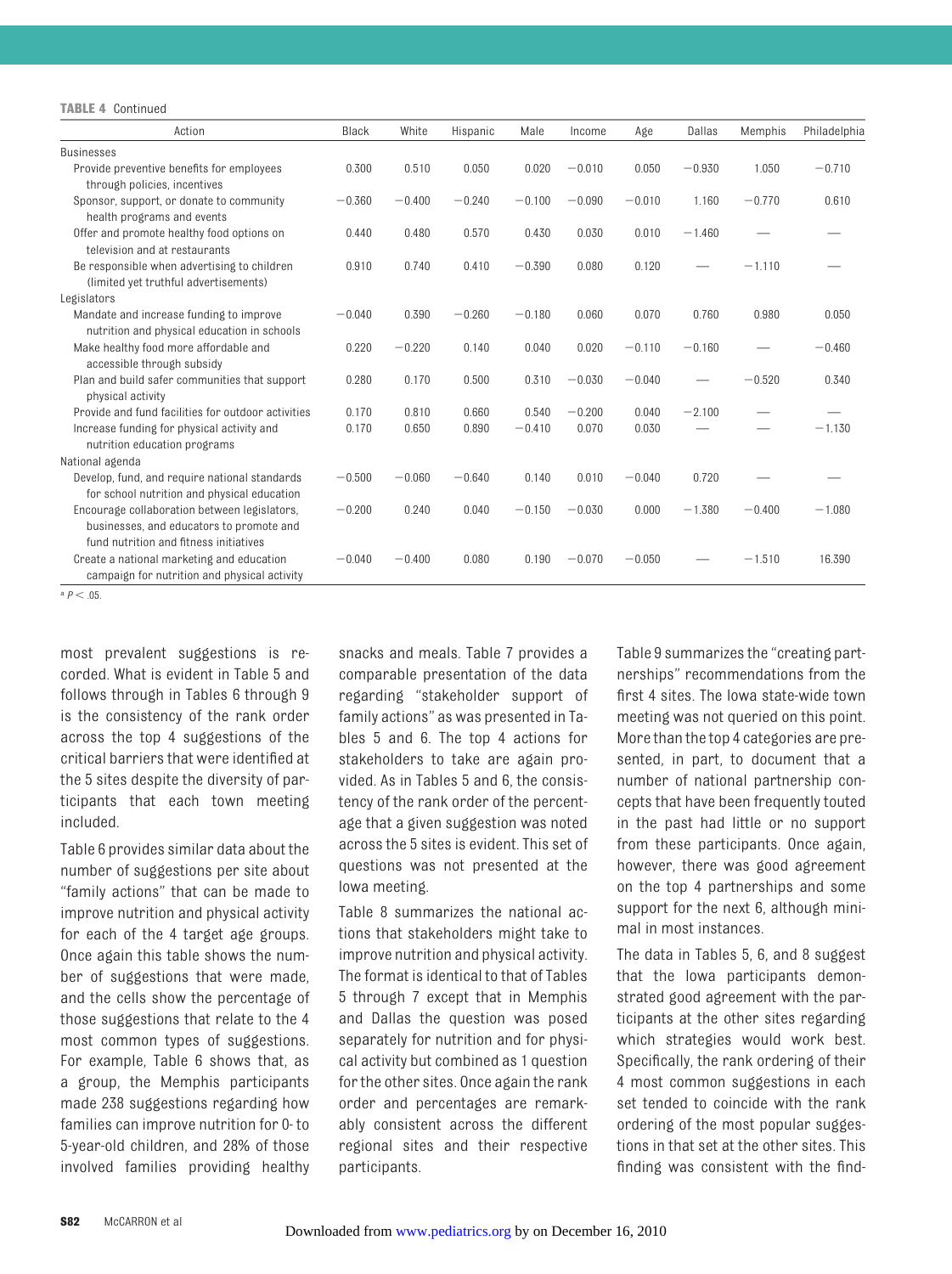<span id="page-11-0"></span>

| Common Priorities (Top 4 per Category)                                                         | Memphis        | Dallas | Philadelphia | Chicago | lowa |
|------------------------------------------------------------------------------------------------|----------------|--------|--------------|---------|------|
| What barriers prevent families from improving nutrition in children aged $0-5$ y? n            | 219            | 153    | 76           | 152     | 78   |
| 1. Parents lack information or knowledge about healthy foods and eating habits, %              | 32             | 29     | 32           | 22      | 28   |
| 2. Time constraints and other stresses that affect parents, %                                  | 20             | 29     | 24           | 20      | 26   |
| 3. Higher costs of healthy food, %                                                             | 20             | 16     | 21           | 20      | 23   |
| 4. Healthy food is not readily available in many neighborhoods, %                              | 8              | 12     | 21           | 13      | 6    |
| What barriers prevent families from increasing physical activity in children aged 0–5 y? n     | 225            | 122    | 63           | 131     | 80   |
| 1. Lack of access to safe and/or appropriate places to be active, %                            | 19             | 36     | 30           | 33      | 33   |
| 2. Time constraints and other stresses that affect parents, %                                  | 24             | 26     | 17           | 19      | 26   |
| 3. Parents lack motivation or parenting skills, %                                              | 15             | 11     | 22           | 27      | 13   |
| 4. Parents lack awareness and/or knowledge about physical activity, %                          | 12             | 8      | 10           | 18      | 19   |
| What barriers prevent families from improving nutrition in children aged $6-11$ y? n           | 266            | 211    | 43           | 134     | 78   |
| 1. Stresses and time constraints that affect parents, %                                        | 21             | 21     | 30           | 19      | 17   |
| 2. Parents lack knowledge or awareness, %                                                      | 19             | 25     | 19           | 20      | 17   |
| 3. Lack of parenting skills or motivation on part of parents, %                                | 20             | 19     | 16           | 24      | 18   |
| 4. Higher costs of healthy food, %                                                             | 16             | 21     | 21           | 19      | 19   |
| What barriers prevent families from increasing physical activity in children aged 6–11 y? n    | 157            | 152    | 37           | 130     | 68   |
| 1. Lack of access to safe and appropriate places to be physically active, %                    | 22             | 27     | 41           | 25      | 40   |
| 2. Stresses and time constraints of parents, %                                                 | 30             | 26     | 35           | 20      | 18   |
| 3. Lack of parenting skills or parental motivation, %                                          | 15             | 20     | 11           | 27      | 10   |
| 4. Cost of programs and activities, %                                                          | 12             | 11     | 11           | 18      | 10   |
| What barriers prevent families from increasing nutrition in children aged $12-19$ y? n         | 213            | 111    | 73           | 98      | 68   |
| 1. Stresses and time constraints that affect parents and older children, %                     | 19             | 20     | 22           | 23      | 40   |
| 2. Lack of knowledge or awareness of proper nutrition, %                                       | 15             | 18     | 21           | 20      | 18   |
| 3. Higher costs of healthy food, %                                                             | 16             | 8      | 23           | 24      | 15   |
| 4. Peer pressure and developmental tendencies, %                                               | $\overline{7}$ | 11     | 27           | 19      | 13   |
| What barriers prevent families from increasing physical activity in children aged $12-19$ y? n | 158            | 98     | 59           | 100     | 69   |
| 1. Stresses and time constraints that affect families and teenagers, %                         | 22             | 16     | 41           | 22      | 25   |
| 2. Lack of accessible resources or options for physical activity, %                            | 13             | 9      | 17           | 27      | 19   |
| 3. Safety concerns, %                                                                          |                | 7      | 19           | 29      | 10   |
| 4. Competition from television, video games, and other technology, %                           | 4              | 17     | 22           | 12      | 7    |

Shown are the percentages of participants who selected the action.

ings of the initial data analysis that across various demographic and regional factors, the town meetings identified a common set of barriers to and actions for improving nutrition and physical activity among children and adolescents in America.

#### **Limitations**

The data presented here are descriptive of the views expressed by townmeeting participants during their deliberations with their tablemates and through the votes they cast via their polling devices. These participants are best characterized as a convenience sample of teenagers and adults who are sufficiently interested in the problem of childhood obesity to devote a full day to discussing its resolution.

There may be subtle factors at work that could affect and homogenize the participants' suggestions, such as

what the session leaders said about the problem before the participants discussed and voted or how the theme team's list of suggestions may have been influenced by the views of the table recorders and team members through whom all the suggestions were filtered, translated, and expressed. Moreover, there were no independent checks on the consistency of how table recorders or theme team members worded the participants' suggestions or how their personal views may have seeped into the items on which the participants ultimately voted.

Missing data must also be considered. For example,  $\sim$ 3% of the participants did not report their gender, race, age, or income. In addition, the number of participants who cast a vote varied across the different polls, with more attrition as the day wore on. Nevertheless, the generally high degree of agreement among participants regardless of site and background characteristics indicates that the views they expressed are applicable to the US population in general. Finally, the relative popularity of a suggestion may not be related to its effectiveness in reducing the childhood obesity problem. That could only be determined by outcome measures of any intervention that a community or element of a community might elect to institute.

#### **Participants' Assessment of the Town-Meeting Process**

At the conclusion of the meeting, participants were asked several questions to assess the quality of the meeting [\(Table 10\)](#page-16-0) and whether they thought it would lead to change in the community. Their response to the latter was compared with a similar query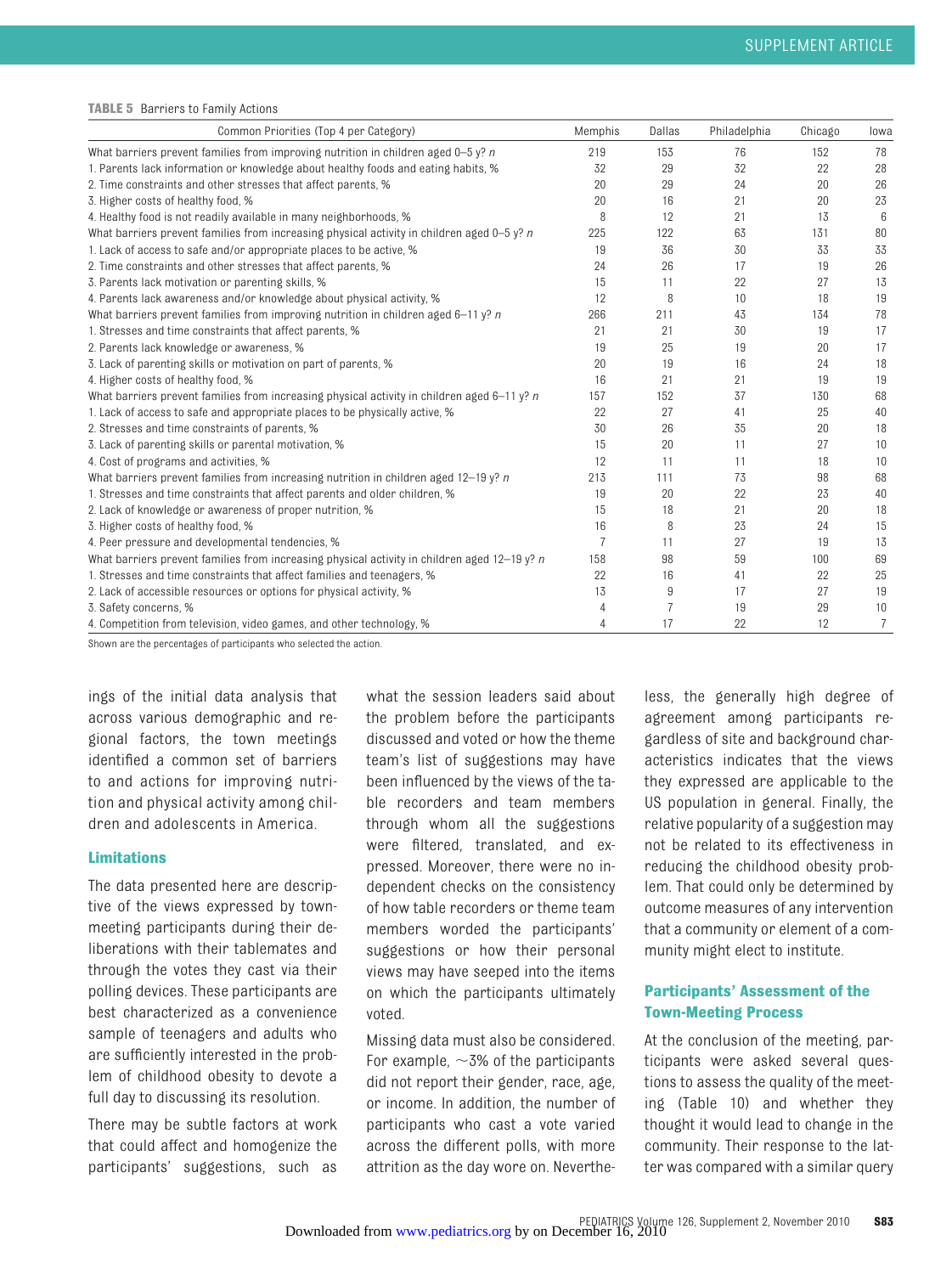#### <span id="page-12-0"></span>**TABLE 6** Family Actions/Solutions

| Common Priorities (Top 4 per Category)                                                                                                         | Memphis | Dallas         | Philadelphia | Chicago | lowa |
|------------------------------------------------------------------------------------------------------------------------------------------------|---------|----------------|--------------|---------|------|
| How can families improve nutrition in children aged $0-5y$ ? <i>n</i>                                                                          | 238     | 226            | 85           | 135     | 42   |
| 1. Families need to provide healthy snacks and meals, %                                                                                        | 28      | 31             | 42           | 38      | 10   |
| 2. Families need to create and reinforce good eating behaviors, %                                                                              | 15      | 16             | 25           | 26      | 29   |
| 3. Pregnant women need to learn about and practice good nutrition, %                                                                           | 14      | 10             | 13           | 10      | 14   |
| 4. Parents need to serve as positive role models in their own eating behaviors and choices, %                                                  | 11      | 10             | 10           | 7       | 17   |
| How can families improve physical activity in children aged $0-5$ y? n                                                                         | 174     | 156            | 51           | 91      | 35   |
| 1. Families need to provide children with opportunities for physical activity, %                                                               | 37      | 56             | 75           | 65      | 57   |
| 2. Families need to engage in fun physical activities together, %                                                                              | 44      | 35             | 43           | 29      | 34   |
| 3. Parents need to limit television and computer time, %                                                                                       | 20      | 10             | 12           | 9       | 20   |
| 4. Parents need to serve as positive role models by being physically active themselves, %                                                      | 9       | $\overline{7}$ | 12           | 5       | 14   |
| How can families improve nutrition in children aged 6-11 y ? n                                                                                 | 269     | 254            | 51           | 127     | 50   |
| 1. Families need to provide healthy snacks and meals, %                                                                                        | 42      | 35             | 32           | 29      | 36   |
| 2. Meal planning, shopping, and eating should be family activities, %                                                                          | 18      | 13             | 22           | 11      | 30   |
| 3. Parents need to prohibit or restrict unhealthy foods, %                                                                                     | 17      | 13             | 16           | 24      | 16   |
| 4. Families need to enforce good eating behavior patterns, %                                                                                   | 18      | 14             | 12           | 16      | 22   |
| How can families improve physical activity in children aged 6-11 y? $n$                                                                        | 200     | 210            | 47           | 94      | 49   |
| 1. Families need to promote and engage in physical activities as a family, %                                                                   | 33      | 35             | 61           | 50      | 49   |
| 2. Families need to involve and support children in organized physical activity (eg, sports, dance,<br>swimming, and after-school programs), % | 15      | 15             | 15           | 26      | 10   |
| 3. Families need to encourage children to be physically active on their own, %                                                                 | 11      | 9              | 6            | 16      | 12   |
| 4. Parents need to create and/or provide children with opportunities for physical activity, %                                                  | 13      | 10             | 13           | 12      | 16   |
| How can families improve nutrition in children aged $12-19$ y? n                                                                               | 169     | 145            | 62           | 113     | 55   |
| 1. Parents need to plan for and provide healthy snacks and meals, %                                                                            | 49      | 53             | 27           | 50      | 38   |
| 2. Meal planning, shopping, preparation, and eating should be shared family activities that reinforce<br>good nutritional choices, %           | 26      | 23             | 21           | 20      | 49   |
| 3. Parents need to educate their children about nutrition and how to prepare nutritious food, %                                                | 12      | 18             | 15           | 22      | 13   |
| 4. Families need to create and reinforce healthy eating habits, %                                                                              | 17      | 18             | 9            | 9       | 20   |
| How can families improve physical activity in children aged $12-19$ y? n                                                                       | 153     | 127            | 54           | 64      | 55   |
| 1. Promote and engage in physical activities as a family, including active games, exercise, and chores, %                                      | 48      | 28             | 74           | 55      | 44   |
| 2. Encourage children to engage in physical activities on their own, %                                                                         | 14      | 17             | 15           | 28      | 13   |
| 3. Encourage and support children's participation in organized programs that involve physical activity, %                                      | 22      | 12             | 17           | 19      | 9    |
| 4. Limit the time that children spend watching television, at the computer, playing video games, etc, %                                        | 12      | 9              | 11           | 17      | 15   |

Shown are the percentages of participants who selected the action.

to the audience at the beginning of the meeting. At the end, there was a consistent and substantial increase in the number of respondents who stated that they were more optimistic that there would be positive change in their community as a result of the meeting. When asked to rate the overall quality of the meetings,  $>92\%$  at all sites graded the meeting as either "good" or "excellent."

#### **DISCUSSION**

#### **Citizens' Perception of the Childhood Obesity Crisis**

Several important general insights emerged from this effort that should not be lost in the mass of data that were accumulated. First, through their responses participants indicated that they clearly understand that America's

youth are at serious risk from poor nutrition and insufficient physical activity. Second, their responses maintained a positive tone, avoiding a simplistic focus on outside sources as the cause of the childhood weight crisis. Third, their recommendations indicated that they understood that solutions need to focus on the family and elements of the community in which they reside (ie, solutions rest largely with the family with support from the community to act successfully). Fourth, consistent with the previous point, they did not perceive that a universal approach conceived and implemented by government or some other larger element(s) of society was critical to reversal of this crisis. They recognized, however, that there were steps that could be taken at national

or regional levels to facilitate the success of family and community efforts. Fifth, by their responses to the queries regarding families with children 0 to 5 years old, they acknowledged the long-term importance of the earliest years in the life of a child, including pregnancy and infancy, in developing habits that promote healthy weight.

#### **Family and Community Priorities**

The summary tables [\(Tables 5–](#page-11-0)9) of the content analysis demonstrate where the priorities for families and communities lie. Perhaps obvious, but nevertheless important to note, the participants view the family's role as primary and see the school setting, where their children spend the majority of their out-of-home time, as the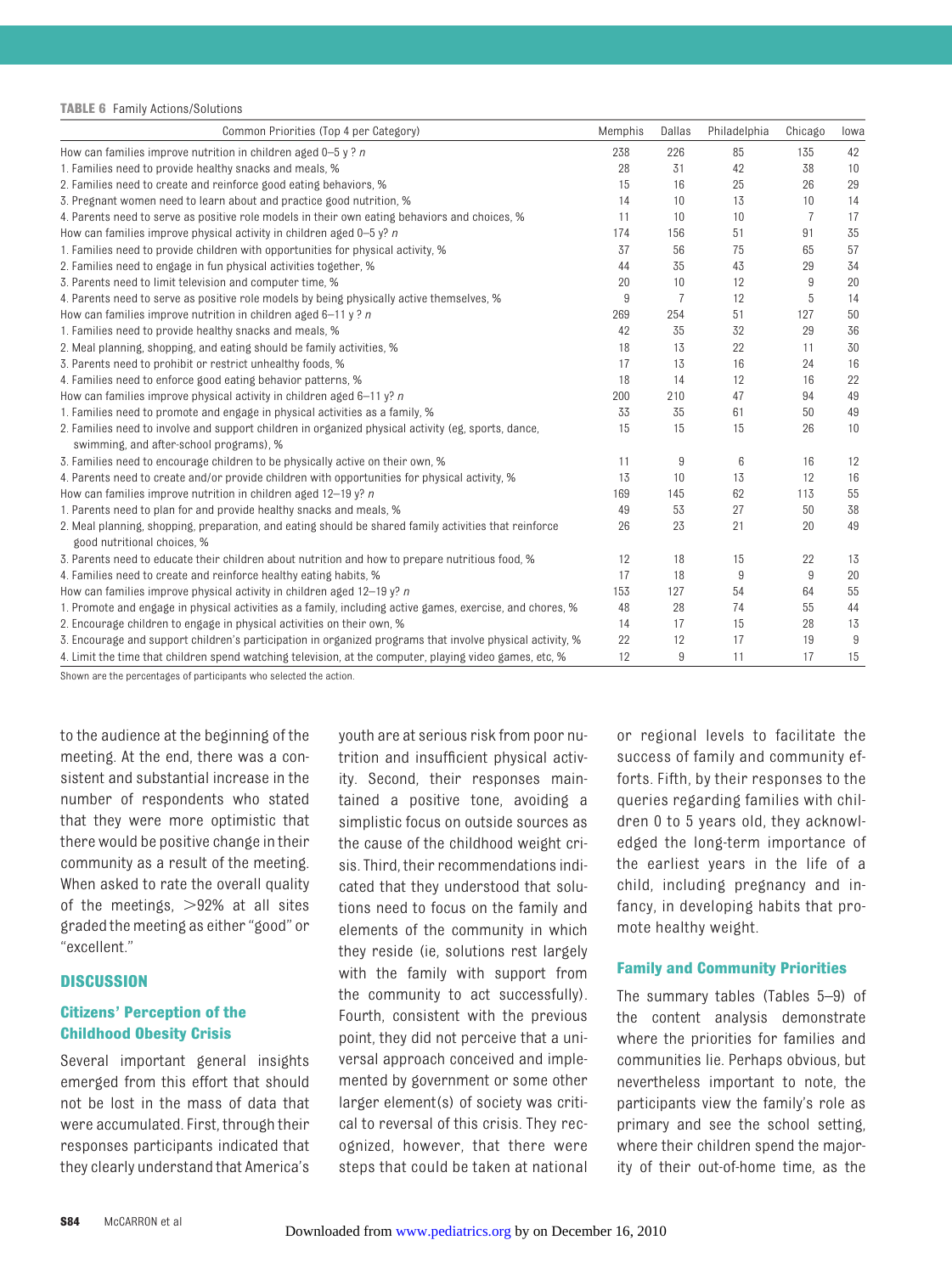<span id="page-13-0"></span>**TABLE 7** Stakeholder Support of Family Actions

| Common Priorities (Top 4 per Category)                                                                                        | Memphis        | Dallas | Philadelphia | Chicago |
|-------------------------------------------------------------------------------------------------------------------------------|----------------|--------|--------------|---------|
| How can educators/schools support family actions to improve childhood nutrition? n                                            | 200            | 97     | 56           | 119     |
| 1. Provide healthier choices in the meals and snacks available at school, %                                                   | 38             | 38     | 52           | 29      |
| 2. Provide nutrition education to students, %                                                                                 | 30             | 37     | 38           | 36      |
| 3. Promote good nutrition as a part of the school's culture, %                                                                | 29             | 33     | 29           | 33      |
| 4. Partner with and involve parents, %                                                                                        | 15             | 12     | 18           | 12      |
| How can educators/schools support family actions to improve childhood physical activity? n                                    | 154            | 89     | 36           | 69      |
| 1. Incorporate and support physical activity during the school day, %                                                         | 23             | 40     | 42           | 38      |
| 2. Promote physical activity and wellness as a school priority, %                                                             | 23             | 33     | 42           | 41      |
| 3. Strengthen physical education programs in schools, %                                                                       | 40             | 38     | 19           | 22      |
| 4. Provide increased access to extracurricular programs that involve physical activity, including sports and                  | 14             | 28     | 33           | 16      |
| recreational programs, %                                                                                                      |                |        |              |         |
| How can community leaders/service providers support family actions to improve childhood nutrition? n                          | 90             | 149    | 55           | 62      |
| 1. Educate and support efforts to educate the community about good nutrition, %                                               | 36             | 59     | 47           | 47      |
| 2. Increase the local community's access to good nutrition, %                                                                 | 32             | 17     | 32           | 29      |
| 3. Provide leadership and positive role models, %                                                                             | $\overline{4}$ | 13     | 13           | 32      |
| 4. Lobby/advocate with other stakeholders, %                                                                                  | 14             | 15     | 9            | 15      |
| How can community leaders/service providers support family actions to improve childhood physical                              | 93             | 105    | 53           | 47      |
| activity? n                                                                                                                   |                |        |              |         |
| 1. Expand and enhance community spaces and opportunities for physical activity, %                                             | 30             | 29     | 40           | 28      |
| 2. Provide free or low-cost sports and recreational programs for children and youth, %                                        | 28             | 33     | 26           | 26      |
| 3. Promote awareness of options and opportunities for physical activity, %                                                    | 15             | 20     | 15           | 28      |
| 4. Provide leadership and organize the community to address the issue, %                                                      | 20             | 6      | 17           | 30      |
| How can businesses/the private sector support family actions to improve childhood nutrition? n                                | 164            | 110    | 37           | 86      |
| 1. Businesses directly involved with the production and/or distribution of food should focus on providing<br>healthy foods, % | 32             | 24     | 35           | 32      |
| 2. Businesses should support programs/initiatives that address children's nutrition, %                                        | 15             | 30     | 28           | 33      |
| 3. Businesses should promote good nutrition among their employees, %                                                          | 24             | 21     | 11           | 11      |
| 4. The advertising industry should promote good nutrition, %                                                                  | 14             | 18     | 20           | 13      |
| How can businesses/the private sector support family actions to improve childhood physical activity? n                        | 125            | 90     | 26           | 53      |
| 1. Support programs, initiatives, organizations, and facilities that support physical activity among children, %              | 29             | 44     | 54           | 51      |
| 2. Promote physical activity and wellness among employees, %                                                                  | 40             | 30     | 27           | 28      |
| 3. Promote physical activity through their products, services, and facilities, %                                              | 3              | 14     | 15           | 13      |
| 4. Businesses should promote physical activity and healthy living through the media, %                                        | 9              | 11     | 12           | 4       |
| How can the health care community support family actions to improve childhood nutrition? n                                    | 161            | 149    | 26           | 73      |
| 1. Integrate nutrition into health care delivery and services, %                                                              | 42             | 38     | 62           | 38      |
| 2. Provide nutritional education that is accessible to families, %                                                            | 40             | 34     | 54           | 27      |
| 3. Promote good nutrition in the community, %                                                                                 | 13             | 15     | 35           | 15      |
| 4. Insurers need to support good nutrition, %                                                                                 | 8              | 5      | 27           | 6       |
| How can the health care community support family actions to improve childhood physical activity? n                            | 83             | 94     | 21           | 41      |
| 1. Integrate emphasis on wellness and physical activity into the delivery of health care, %                                   | 30             | 26     | 31           | 33      |
| 2. Provide accessible education on the importance of physical activity, %                                                     | 23             | 34     | 24           | 36      |
| 3. Create, provide, and/or financially support more wellness programs, %                                                      | 13             | 31     | 34           | 20      |
| 4. Promote availability and awareness of programs and facilities that support physical activity, %                            | 12             | 13     | 14           | 16      |
| How can legislators/policy-makers support family actions to improve childhood nutrition? n                                    | 110            | 53     | 28           | 79      |
| 1. Implement good nutrition and nutrition education in the schools, %                                                         | 40             | 32     | 39           | 28      |
| 2. Pass legislation to provide families greater access to affordable healthy foods, %                                         | 33             | 26     | 21           | 42      |
| 3. Provide leadership on improving nutrition for children, %                                                                  | 20             | 25     | 43           | 32      |
| 4. Regulate unhealthy foods, %                                                                                                | 9              | 8      | 4            | 15      |
| How can legislators/policy-makers support family actions to improve childhood physical activity? n                            | 91             | 34     | 22           | 57      |
| 1. Increase and improve access to community centers, parks, and other infrastructure supporting physical                      | 34             | 38     | 64           | 47      |
| activity in the community, %                                                                                                  |                |        |              |         |
| 2. Support physical activity in the schools, %                                                                                | 46             | 32     | 36           | 30      |
| 3. Provide incentives for and otherwise support family physical activity, %                                                   | 15             | 18     | 23           | 14      |
| 4. Provide leadership on the issue, %                                                                                         | 5              | 6      | $\bf{0}$     | 14      |

Shown are the percentages of participants who selected the action.

secondary area for improvement. Two core issues run through the characterization of the barriers and solutions for the family to improve both the nutrition and physical activity of their children. One issue is time. Time pressures dominated the participants' characterization of the family's inability to ensure healthy eating and physical activity. The second issue is access, specifically access to effective nutrition information/education, affordable, nutritious food, and a built environment that promotes families' efforts to be physically active.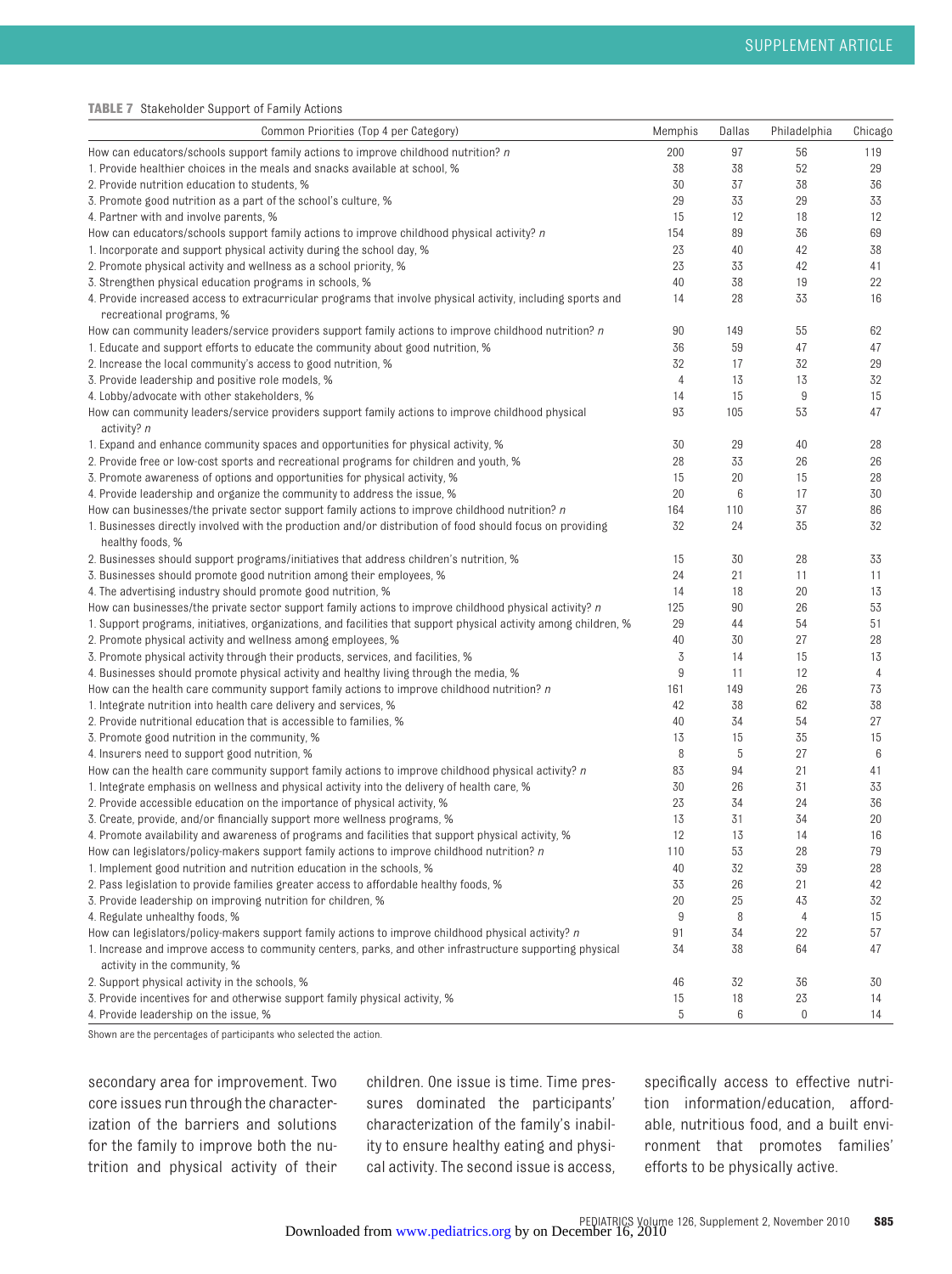#### <span id="page-14-0"></span>**TABLE 8** National Actions

| Common Priorities (Top 4 per Category)                                                                                       | Memphis                        |                          | Dallas Philadelphia      | Chicago                     | lowa                            |
|------------------------------------------------------------------------------------------------------------------------------|--------------------------------|--------------------------|--------------------------|-----------------------------|---------------------------------|
| How can educators/schools improve childhood nutrition and increase physical activity at the national level? n                |                                |                          | 67                       | 108                         | 46                              |
| 1. Create policies, mandates, or guidelines to improve nutrition and increase physical activity through the                  |                                |                          | 22                       | 32                          | 43                              |
| schools, %                                                                                                                   |                                |                          |                          |                             |                                 |
| 2. Provide financial and other resources to support wellness programs in the schools, %                                      |                                |                          | 18                       | 18                          | 30                              |
| 3. Deliver programs in the schools that support wellness, %                                                                  | $\overline{\phantom{0}}$       | $\overline{\phantom{0}}$ | 27                       | 12                          | 11                              |
| 4. Create and implement a national campaign, %                                                                               |                                | —                        | 12                       | 6                           | $\overline{7}$                  |
| How can educators/schools improve childhood nutrition at the national level? n                                               | 65                             | 26                       | $\overline{\phantom{0}}$ |                             |                                 |
| 1. Ensure good nutrition in the schools, %                                                                                   | 35                             | 46                       |                          |                             |                                 |
| 2. Ensure that nutrition education is provided through the schools, %                                                        | 17                             | 5                        |                          |                             |                                 |
| 3. Provide leadership on the issue, %                                                                                        | 13                             | 18                       | $\overline{\phantom{0}}$ |                             | $\qquad \qquad -$               |
| 4. Create national campaigns focused on good nutrition, %                                                                    | 9                              | 5                        |                          |                             | $\overline{\phantom{m}}$        |
| How can educators/schools increase childhood physical activity at the national level? n                                      | 52                             | 25                       |                          | $\overbrace{\hspace{15em}}$ | $\overbrace{\phantom{aaaaa}}$   |
| 1. Support and enhance physical education and physical activity in schools, %                                                | 48                             | 48                       | $\overline{\phantom{0}}$ |                             | $\qquad \qquad -$               |
| 2. Mandate physical education in the schools, %                                                                              | 21                             | 56                       |                          |                             |                                 |
| 3. Provide leadership on the issue, %                                                                                        | 10                             | 12                       |                          |                             |                                 |
| 4. Create national campaigns to promote physical activity, %                                                                 | 10                             | $\boldsymbol{0}$         |                          |                             |                                 |
| How can community leaders/service providers improve childhood nutrition and increase physical activity at                    |                                |                          | 54                       | 58                          | 35                              |
| the national level? n                                                                                                        |                                |                          |                          |                             |                                 |
| 1. Provide financial and other resources to support wellness in the community, %                                             |                                |                          | 26                       | 31                          | 40                              |
| 2. Create and implement educational campaigns, %                                                                             | $\overline{\phantom{0}}$       | $\overline{\phantom{0}}$ | 28                       | 34                          | 9                               |
| 3. Adopt policies, regulations, and/or mandates to improve nutrition and increase physical activity in the                   |                                |                          | 7                        | 12                          | 26                              |
| community, %                                                                                                                 |                                |                          |                          |                             |                                 |
| 4. Sponsor and/or deliver programs that support wellness, %                                                                  |                                |                          | 19                       | 9                           | 14                              |
| How can community leaders/service providers improve childhood nutrition at the national level? n                             | 55                             | 75                       |                          |                             |                                 |
| 1. Sponsor/create campaigns to inform the public about nutrition, %                                                          | 25                             | 33                       |                          |                             |                                 |
| 2. Create and implement policies and regulations, %                                                                          | 25                             | 11                       |                          |                             |                                 |
| 3. Provide nutrition education to families, %                                                                                | 25                             | 5                        |                          |                             | $\overbrace{\phantom{aaaaa}}$   |
| 4. Provide money and resources to local communities to address the issue, %                                                  | 7                              | 16                       | $\overline{\phantom{0}}$ |                             | $\qquad \qquad -$               |
| How can community leaders/service providers increase childhood physical activity at the national level? n                    | 31                             | 47                       |                          |                             | $\overline{\phantom{m}}$        |
| 1. Sponsor/create campaigns to promote physical activity, %                                                                  | 39                             | 17                       |                          | $\overbrace{\hspace{15em}}$ | $\hspace{0.1mm}-\hspace{0.1mm}$ |
| 2. Provide money, resources, and infrastructure to local communities to promote physical activity, %                         | 16                             | 15                       | $\overline{\phantom{0}}$ |                             | $\hspace{0.1mm}-\hspace{0.1mm}$ |
| 3. Implement policies and regulations that promote physical activity, %                                                      | 19                             | 13                       |                          |                             |                                 |
| 4. Educate the public about physical activity, %                                                                             | 16<br>$\overline{\phantom{0}}$ | $\overline{4}$           |                          | $\overbrace{\hspace{15em}}$ |                                 |
| How can businesses/the private sector improve childhood nutrition and increase physical activity at the<br>national level? n |                                |                          | 76                       | 76                          | 19                              |
| 1. Promote wellness through the products and services produced, delivered, and marketed to the public, %                     |                                |                          |                          | 44                          |                                 |
| 2. Businesses should advocate and lobby for wellness with the government, %                                                  | -                              |                          | 45<br>7                  | 7                           | 32<br>16                        |
| 3. Support programs, initiatives, organizations, and community facilities that promote wellness, %                           |                                |                          | 18                       | 17                          | 21                              |
| 4. Expand health insurance coverage and use it to promote wellness, %                                                        | $\overbrace{\hspace{15em}}$    |                          | 5                        | $\overline{4}$              | 5                               |
| How can the business/private sector improve childhood nutrition at the national level? n                                     | 87                             | 71                       |                          |                             |                                 |
| 1. Businesses that produce and/or distribute food should focus on providing quality healthy foods at                         | 25                             | 18                       |                          |                             |                                 |
| affordable prices to all communities, %                                                                                      |                                |                          |                          |                             |                                 |
| 2. Businesses should inform and educate consumers about nutrition, %                                                         | 10                             | 21                       |                          |                             |                                 |
| 3. Businesses should support programs and initiatives that address the nutrition of children, %                              | 18                             | 13                       |                          |                             |                                 |
| 4. Businesses should promote good nutrition among their employees, %                                                         | 17                             | 10                       |                          |                             |                                 |
| How can businesses/the private sector increase childhood physical activity at the national level? n                          | 67                             | 34                       |                          |                             |                                 |
| 1. Support programs, initiatives, organizations, and community facilities that support physical activity among               | 36                             | 35                       |                          |                             |                                 |
| children, %                                                                                                                  |                                |                          |                          |                             |                                 |
| 2. Promote physical activity and healthy living through the media, %                                                         | 22                             | 9                        |                          |                             |                                 |
| 3. Promote physical activity and wellness among employees, %                                                                 | 25                             | 15                       |                          |                             |                                 |
| 4. Promote physical activity for children and families through their products, services, and business facilities, %          | 6                              | 15                       | -                        |                             |                                 |
| How can the health care community improve childhood nutrition and increase physical activity at the national                 |                                |                          | 32                       | 56                          | 50                              |
| level? $n$                                                                                                                   |                                |                          |                          |                             |                                 |
| 1. Inform and educate the public about wellness, %                                                                           |                                |                          | 31                       | 32                          | 24                              |
| 2. Provide leadership and advocacy, %                                                                                        |                                |                          | 44                       | 21                          | 12                              |
| 3. Emphasize wellness and prevention in delivery of health services, %                                                       |                                | $\overline{\phantom{0}}$ | 22                       | 13                          | 16                              |
| 4. Provide money and other resources to support wellness efforts in the community, %                                         |                                |                          | 14                       | 7                           | 4                               |
| How can the health care community improve childhood nutrition at the national level? n                                       | 94                             | 58                       |                          |                             |                                 |
| 1. Give information on nutrition and/or healthy lifestyles to the public, %                                                  | 38                             | 55                       |                          |                             |                                 |
| 2. Provide leadership and advocacy, %                                                                                        | 14                             | 9                        |                          |                             |                                 |
| 3. Integrate nutrition and other prevention strategies into the health care delivery system, %                               | 3                              | 3                        |                          |                             |                                 |
| 4. Provide resources and support to the community to address the issue, %                                                    | 9                              | 9                        |                          |                             |                                 |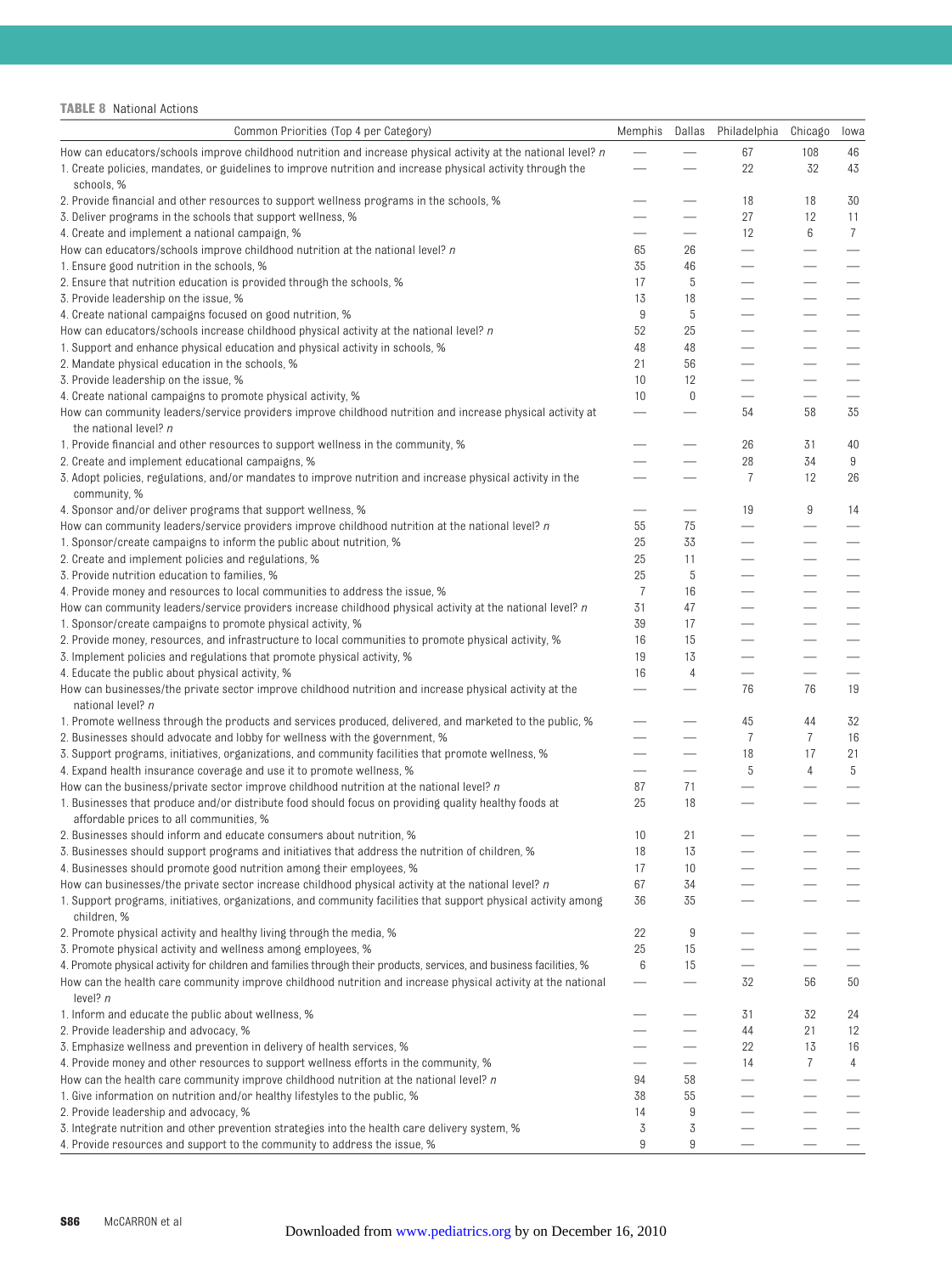#### <span id="page-15-0"></span>**TABLE 8** Continued

| Common Priorities (Top 4 per Category)                                                                                                   | Memphis  | Dallas | Philadelphia | Chicago | lowa |
|------------------------------------------------------------------------------------------------------------------------------------------|----------|--------|--------------|---------|------|
| How can the health care community increase physical activity at the national level? $n$                                                  | 51       | 34     |              |         |      |
| 1. Provide accessible education on the importance of physical activity, %                                                                | 29       | 32     |              |         |      |
| 2. Create, offer, and/or financially support programs that involve physical activity and wellness, %                                     | 18       | 29     |              |         |      |
| 3. Lobby and advocate to promote physical activity and wellness, %                                                                       | 16       | 3      |              |         |      |
| 4. Provide research and expertise, %                                                                                                     | $\Omega$ | 3      |              |         |      |
| How can legislators/policy-makers improve childhood nutrition and increase physical activity at the national<br>level? $n$               |          |        | 35           | 67      | 33   |
| 1. Increase public's access to good nutrition and physical fitness through funding, tax incentives, and<br>legislative action, %         |          |        | 23           | 27      | 24   |
| 2. Ensure that schools provide students with good nutrition, adequate physical activity, and wellness<br>education, %                    |          |        | 23           | 33      | 6    |
| 3. Take action to inform and educate the public, %                                                                                       |          |        | 20           | 19      | 9    |
| 4. Reform the health care system to increase access and support wellness, %                                                              |          |        | 20           | 6       | 12   |
| How can legislators/policy-makers improve childhood nutrition at the national level? n                                                   | 69       | 41     |              |         |      |
| 1. Ensure that the public receives education about nutrition, %                                                                          | 29       | 46     |              |         |      |
| 2. Make healthy, nutritious food accessible to the public, %                                                                             | 30       | 27     |              |         |      |
| 3. Provide leadership on the issue, %                                                                                                    | 9        | 12     |              |         |      |
| 4. Create partnerships with other stakeholders to improve nutrition, %                                                                   | 13       | 7      |              |         |      |
| How can legislators/policy-makers increase physical activity at the national level? n                                                    | 43       | 13     |              |         |      |
| 1. Mandate or support physical activity in the schools, %                                                                                | 26       | 46     |              |         |      |
| 2. Inform and educate the public about physical activity through the media and national campaigns, %                                     | 26       | 15     |              |         |      |
| 3. Increase and improve access to community centers, parks, and other infrastructure supporting physical<br>activity in the community, % | 12       | 31     |              |         |      |
| 4. Promote physical activity for all of the public through fiscal incentives, tax breaks, and other policy<br>means, %                   | 14       | 15     |              |         |      |

Shown are the percentages of participants who selected the action.

#### **TABLE 9** Creating Partnerships

| <b>Common Priorities</b>                                                                                                                                                  | Memphis<br>$(N = 411)$ | Dallas<br>$(N = 296)$ | Philadelphia<br>$(N = 96)$ | Chicago<br>$(N = 193)$ |
|---------------------------------------------------------------------------------------------------------------------------------------------------------------------------|------------------------|-----------------------|----------------------------|------------------------|
| 1. Partner to operate after-school programs, summer camps, sports programs, and other<br>activities that increase physical activity and/or improve nutrition for children | 13                     | 13                    | 26                         | 19                     |
| 2. Partner to provide education on nutrition, physical activity, and other aspects of wellness to<br>children through the schools                                         | 15                     | 20                    | 17                         | 9                      |
| 3. Partner to provide the physical infrastructure, safety, and other necessities for children and<br>families to increase their physical activity in the community        | 17                     | 10                    | 13                         | 3                      |
| 4. Partner in sponsoring special events in the community that promote good nutrition and/or<br>physical fitness                                                           | 11                     | 6                     | 8                          | 11                     |
| 5. Partner to provide education on nutrition, activity, and wellness to parents and the community                                                                         | <sup>6</sup>           | 6                     |                            | 6                      |
| 6. Partner to increase families' access to healthy foods                                                                                                                  |                        | 6                     | 3                          | 5                      |
| 7. Partner to increase physical education programs and physical activity in the schools                                                                                   |                        | 3                     |                            |                        |
| 8. Form coalitions to exchange ideas and plan initiatives                                                                                                                 |                        |                       |                            |                        |
| 9. Promote wellness in general                                                                                                                                            |                        | 6                     |                            |                        |
| 10. Partner to provide better nutrition to children in the school setting                                                                                                 |                        |                       |                            |                        |
| 11. Partner to provide preventive health screenings and follow-up for families                                                                                            |                        |                       |                            | 2                      |
| 12. Partner to create community campaigns to promote increased physical activity and/or<br>improved nutrition for everyone                                                |                        | 2                     | 2                          |                        |
| 13. Partner to create national campaigns to promote physical activity and/or improved nutrition                                                                           |                        | 2                     |                            | 3                      |
| 14. Collaborate to advocate/lobby for change                                                                                                                              |                        |                       |                            |                        |
| 15. Collaborate to conduct research to identify effective solutions                                                                                                       |                        |                       |                            |                        |
| 16. Promote wellness for adults                                                                                                                                           |                        |                       |                            |                        |
| 17. Partner to reduce access to unhealthy foods in schools and the community                                                                                              |                        |                       |                            |                        |
| 18. Partner to give parents the time and resources to provide improved nutrition and increased<br>physical activity to their children                                     |                        | 0                     | $\Omega$                   |                        |

Much of what families expect from stakeholders appropriately reflects their recognition that they need to be more vigilant of what they eat and in

what setting. The repeated concern about access to nutritional education throughout all years of a family's life connected with the recognition that they need to shop together and prepare together for their meals is a logical flow of priorities. Likewise, there is the common recognition that families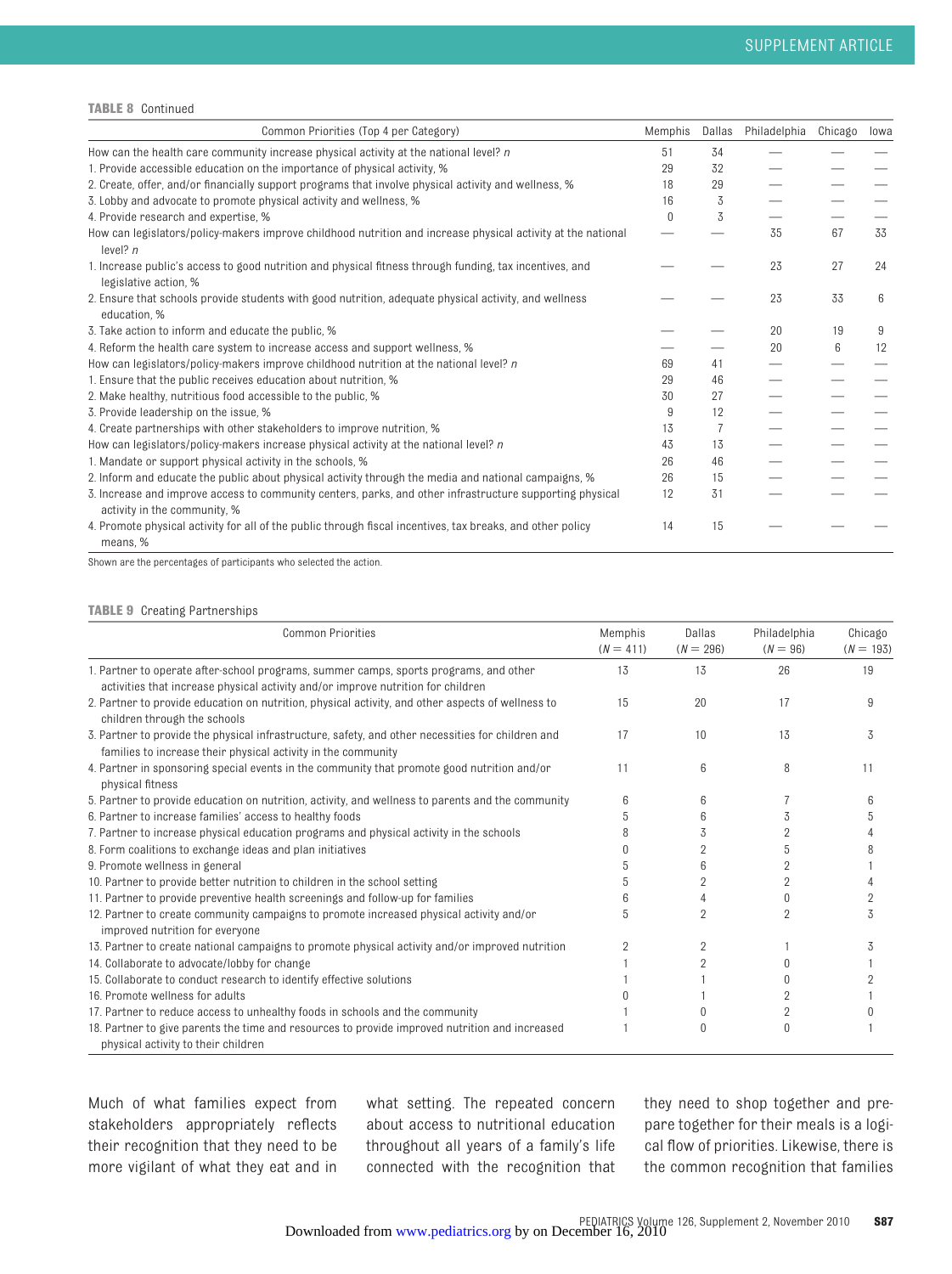| hood overweigh |  |
|----------------|--|

As noted at the outset, experts from a wide range of professional backgrounds and perspectives have attempted to address both the causes and corrections for overweight children. The collective views of these authorities have prompted the initiation of well-intentioned programs to reverse the increasing trend in childhood overweight. The scope, structure,

need to be more physically active with both the educational and work settings supporting that effort. They want the built environment to enable safe family physical activity and the work and school settings to supplement the family's physical activities.

<span id="page-16-0"></span>**TABLE 10** Participant Evaluation of the Town Meetings

The participants' input consistently reinforced the notion that the family unit is at the center of improving both nutrition and physical activity in children. This finding validates the proposition that a greater effort to support the family in its challenge to improve childhood weight should be at the core of any community-based strategy. Recognition of family and community as the core of all efforts to reverse the excess weight trends in the nation's youth was emphasized in the recent Institute of Medicine's report on the prevention of childhood obesity[.11](#page-17-0) The SAY program survey, 2003–2004, documented that the family was not typically engaged in interventions directed at either nutrition and/or physical activity in the community[.4](#page-17-0) The critical importance of correcting that deficiency in the future is highlighted by the concern expressed by town-meeting participants 3 years later.

#### **The "Wisdom of Crowds"**

and questionable efficacy of these efforts were documented in the summary report of the SAY 2004 survey[.4](#page-17-0) As that document suggested, the country's effort was largely driven by the media coverage of experts and expert groups. They were not grounded on the perspective of the community or family. In fact, the programs rarely involved the family unit or promoted structural changes in the family environment that might have an impact on nutrition or physical activity, and rarely were their outcomes or efficacy documented.

Memphis, % Dallas, % Philadelphia, % Chicago, % Iowa, %

Excellent 71 67 48 64 55 Good 23 30 36 28 36 Fair 2 4 8 5 8 Poor 2 0 1 0 1 Very poor 3 0 6 3 1

> Table 11 highlights several areas in which the approaches to reversing childhood overweight differ between individuals at the grassroots level and experts at a national level. These are based, in part, on the priorities the participants identified for national actions compared with recommended actions of many reports from professional organizations. The comparison is also predicated on the tone and content of the priorities for family and the stakeholder actions the participants identified.

**TABLE 11** Differing Priorities: Individuals Versus Experts

| Citizen Focus            | <b>Expert Focus</b>  |
|--------------------------|----------------------|
| Family                   | Policy               |
| Preschool-aged children  | School-aged children |
| Nutrition education      | Advertising bans     |
| Food availability        | Taxing foods         |
| <b>Built environment</b> | Television and       |
|                          | computer time        |
| Routine activities       | Physical activity    |
| Positive emphasis        | Negative tone        |
|                          |                      |

#### **Feasibility of the Town-Meeting Process**

Our town-meeting experience as described here demonstrates the feasibility of this process. With the assistance of AmericaSpeaks and local host organizations, SAY successfully recruited a large number of participants at multiple venues, sustained their commitment to a day-long interactive meeting, and acquired data that could be analyzed to provide critical, consistent input from the general population. Although covered in greater detail in "Methods," it is beyond the scope of this article to provide extensive details of executing such a series of national town meetings.

Given the open-ended nature of the questions posed, it might have been anticipated that the differing demographics of the 5 sites would not have yielded consistency in responses as to the perceived priorities for action within families and communities. However, the consistency across the range of questions and sites is evident in the statistical analysis. Critical to that success was the application of relatively new technology, which permitted each participant to vote on the priorities for action that the table discussions generated. Future endeavors to use citizen engagement in resolving this public health crisis should benefit even more from advances in communication technology.

This experience of the SAY townmeeting process offers a compelling argument for the use of available technology to convene citizens in live, virtual (online), or a combination of the 2 formats to establish citizen-based priorities directed at solving national problems. Essential to our success for independently identifying grassroots' priorities, and future endeavors along these lines, was the commitment to and execution of an independent statistical analysis of the data generated from the town meetings. Only such a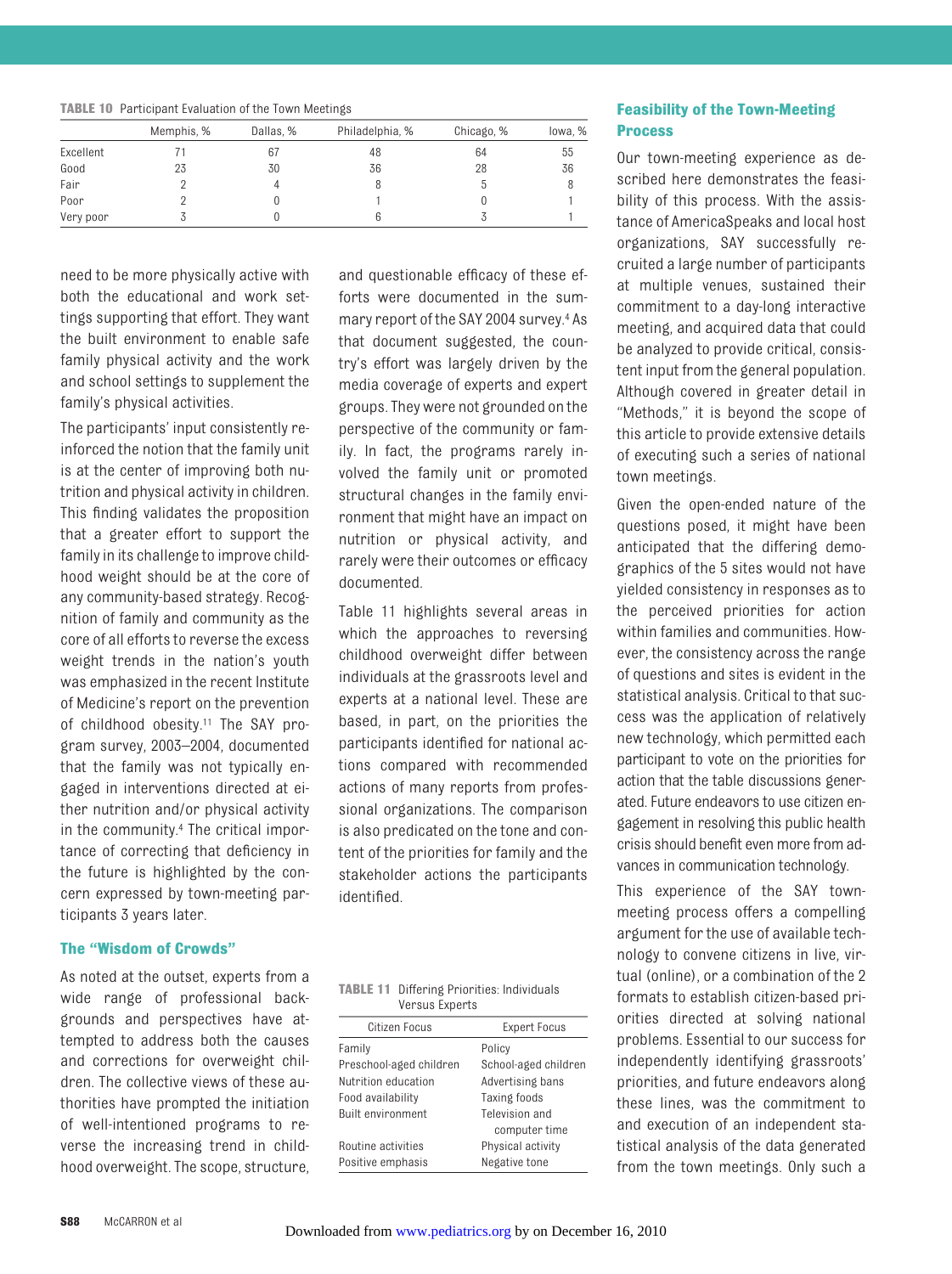<span id="page-17-0"></span>commitment will ensure that future public policy decision-making is based, at least equally, on verifiable citizens' priorities rather than solely on the opinions of the "experts," as has typically been the case.

The data that SAY acquired from citizens in 5 US communities provide clear evidence of what families and their communities consider necessary to reverse the increasing trend in overweight in America's youth. Fundamentally, the town-meeting process identified uniform targets on which local, state, and national leadership should focus. This process has identified a number of actions that town-meeting participants agreed were fundamental to developing lifelong, healthy nutrition and physical activity habits in our children and youth.

#### **CONCLUSIONS**

From this research effort it is clear that Americans understand the significance and critical nature of the child-

#### **REFERENCES**

- 1. Trust for America's Health. F as in fat: how obesity policies are failing in America, 2008. Available at: http://healthyamericans.org/ reports/obesity2008.Accessed January22,2010
- 2. Ogden CL, Carroll MD, Curtin LR, Lamb MM, Flegal KM. Prevalence of high body mass index in US children and adolescents, 2007–2008. *JAMA*. 2010;303(3):242–249
- 3. Institute of Medicine. *Preventing Childhood Obesity: Health in the Balance. National Academies Press: Washington, DC*; 2005
- 4. Shaping America's Youth. Summary report September 2004: national survey and registry of programs addressing childhood physical inactivity and excess weight. Available at: [http://shapingamericasyouth.org/](http://shapingamericasyouth.org/summaryreportKMD_PDFhr.pdf?cid=101) [summaryreportKMD\\_PDFhr.pdf?cid](http://shapingamericasyouth.org/summaryreportKMD_PDFhr.pdf?cid=101)=101. Accessed January 22, 2010

hood weight crisis, and across a wide range of demographic variables, they similarly perceive the barriers and solutions. Families are not seeking onedimensional approaches or government solutions alone. They want help from community-based partnerships that integrate the health, education, environment, government, nonprofit, and business sectors to assist them in making healthier choices and creating healthier lifestyles. Fundamentally, on the basis of the statistical analysis, the results of our town-meeting process identified uniform targets on which community, regional, and national leadership should focus. For families, this process has identified a number of actions that a cross-section of Americans agreed were fundamental to developing lifelong, healthy nutrition and physical activity habits in our children and youth. Many of these actions could be implemented by families immediately through changes in behavior they can control. Thus, disseminating and reinforcing these principles to fami-

- 5. Mei Z, Grummer-Strawn LM, Scanlon KS. Does overweight in infancy persist through the preschool years? An analysis of CDC Pediatric Nutrition Surveillance System data. *Soz Praventivmed*. 2003;48(3):161–167
- 6. O'Fallon LR, Wolfle GM, Brown D, Dearry A, Olden K. Strategies for setting a national research agenda that is responsive to community needs. *Environ Health Perspect*. 2003;111(16):1855–1860
- 7. Goh YY, Bogart LM, Sipple-Asher BK, et al. Using community-based participatory research to identify potential interventions to overcome barriers to adolescents' healthy eating and physical activity. *J Behav Med*. 2009;32(5):491–502
- 8. Farquhar SA, Parker EA, Schulz AJ, Israel BA. Application of qualitative methods in pro-

lies is an essential next step. However, for families to implement many others, the identified barriers need to be addressed. Other elements of the community either locally and/or nationally need to take action to remove or lessen those barriers.

Even with the basic delineation of the barriers and solutions the townmeeting data provide, each community will need to determine for itself how best to address its individual priorities. To that end, in the article "Future Directions: A Community-Based Approach"12 we offer a perspective on how best to build on the evidence this national town-meeting data has provided. In that article we outline steps intended to ensure that the basic priorities that the SAY town-meeting process identified are addressed at all levels of society. Failure to consider the "roadmap" these citizens have provided would be a lost opportunity for future well-intended efforts to reverse the crisis of excess weight in childhood.

gram planning for health promotion interventions. *Health Promot Pract*. 2006;7(2): 234 –242

- 9. AmericaSpeaks–Engaging Citizens in Governance. Home page. Available at: [http://](http://americaspeaks.org) [americaspeaks.org.](http://americaspeaks.org) Accessed April 4, 2010
- 10. Lukensmeyer CJ, Brigham S. Taking democracy to scale: large scale interventions for citizens. *J Appl Behav Sci*. 2005;41(1):  $47 - 60$
- 11. Institute of Medicine. Strategies to prevent childhood obesity. Available at: [www.rwjf.](www.rwjf.org/publichealth/product.jsp?id=47908) [org/publichealth/product.jsp?id](www.rwjf.org/publichealth/product.jsp?id=47908)=47908. Accessed April 4, 2010
- 12. Kessel SS, McCarron DA. Future directions: a community-based approach. *Pediatrics*. 2010;126(5 suppl 2):S98 –S100